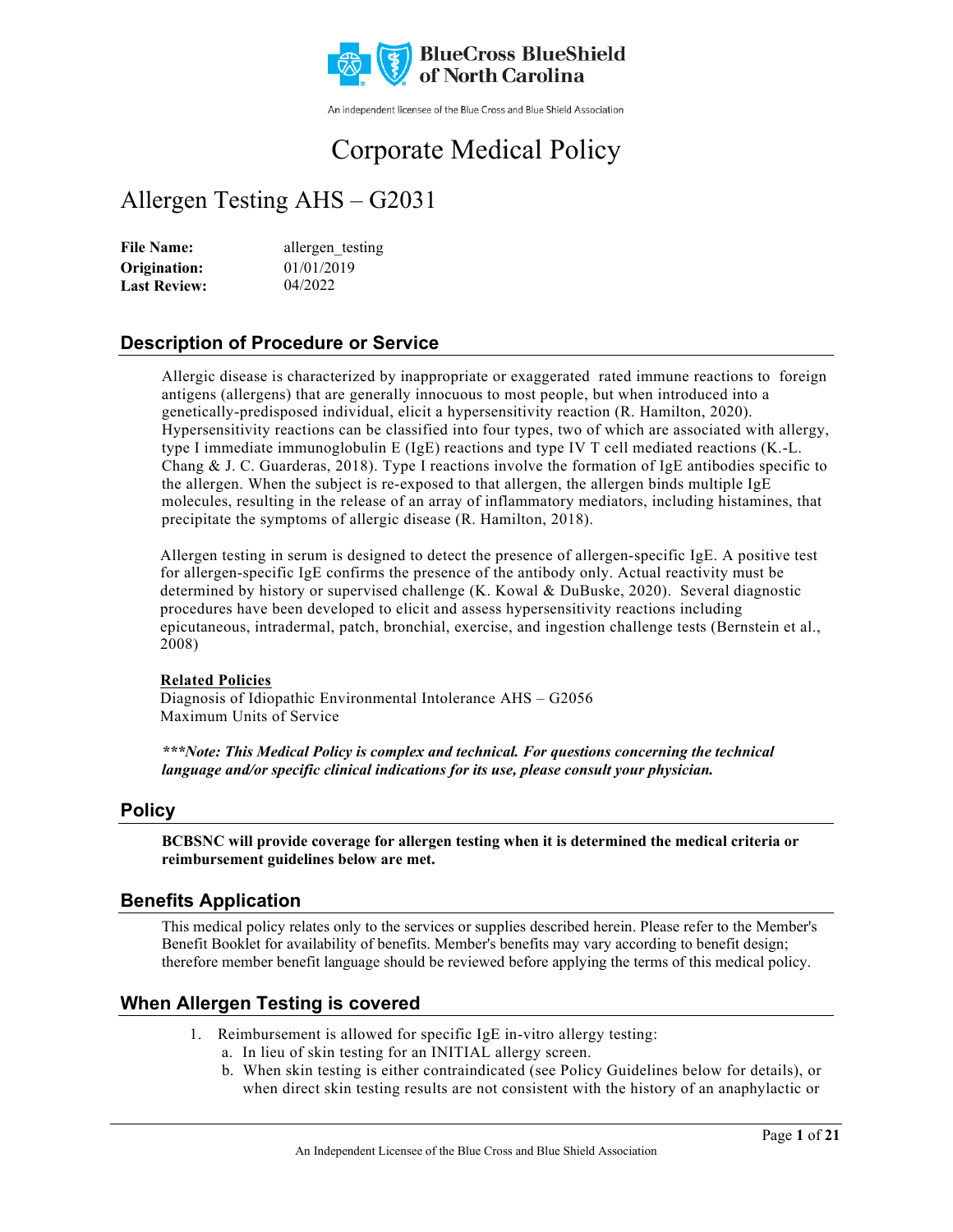other severe reaction to an allergen and further treatment decisions would be impacted by confirmation of sensitivity, in the evaluation of:

- i. individuals with asthma or
- ii. individuals with suspected allergen-induced chronic rhinitis, or
- iii. individuals with suspected food allergy, or
- iv. individuals with suspected insect venom allergy, or
- v. individuals with suspected allergy to specific drugs
- 2. Reimbursement is allowed for specific IgE in-vitro testing when:
	- a. Allergens chosen for testing are based on the individual's history, physical examination, and environment, and
	- b. It is limited to 20 allergen specific antibodies per year.
- 3. Reimbursement is allowed for in-vitro testing for total serum IgE for:
	- a. Individuals with moderate to severe asthma being considered for Xolair therapy, or
	- b. Individuals suspected of allergic bronchopulmonary aspergillosis.
- 4. In individuals with positive food allergen results, reimbursement is allowed for annual retesting for the same food allergens in children and adolescents to monitor for allergy resolution.

## **When Allergen Testing is not covered**

- 1. Reimbursement is not allowed for routine re-testing for allergies to the same allergens in the absence of a new clinical presentation, except as specified in criteria 4 (above).
- 2. Reimbursement is not allowed for in-vitro testing of allergen specific IgG or non-specific IgG, IgA, IgM, and/or IgD in the evaluation of suspected allergy**.**
- 3. Reimbursement is not allowed for basophil activation flow cytometry testing (BAT) for measuring hypersensitivity to allergens.
- 4. Reimbursement is not allowed for The Antigen Leukocyte Antibody test (ALCAT)
- 5. Reimbursement is not allowed for in-vitro allergen testing using bead-based epitope assays such as VeriMAP Peanut Dx and others.
- 6. Reimbursement is not allowed for in-vitro testing of allergen non-specific IgE that does not identify a specific allergen using qualitative multi-allergen screen in the evaluation of suspected allergy and for any other indication.

## **Policy Guidelines**

Skin testing is contraindicated in the following situations:

- Patients who have certain skin conditions (for e.g. dermatographism, urticaria, cutaneous mastocytosis, atopic dermatitis, severe diffuse psoriasis).
- Patients who are taking medications that may interfere with the treatment of anaphylaxis (for e.g. Beta-blockers and Angiotensin Converting Enzyme inhibitors) or may impair skin test sensitivity (for e.g. tricyclic antidepressants, antihistamines)
- Patients who are at high risk to testing (for e.g., poorly controlled asthma, clinical history of severe reaction to minute amounts of allergen, cardiac arrhythmia, unstable angina)
- Patients who have experienced an anaphylactic event within the past one month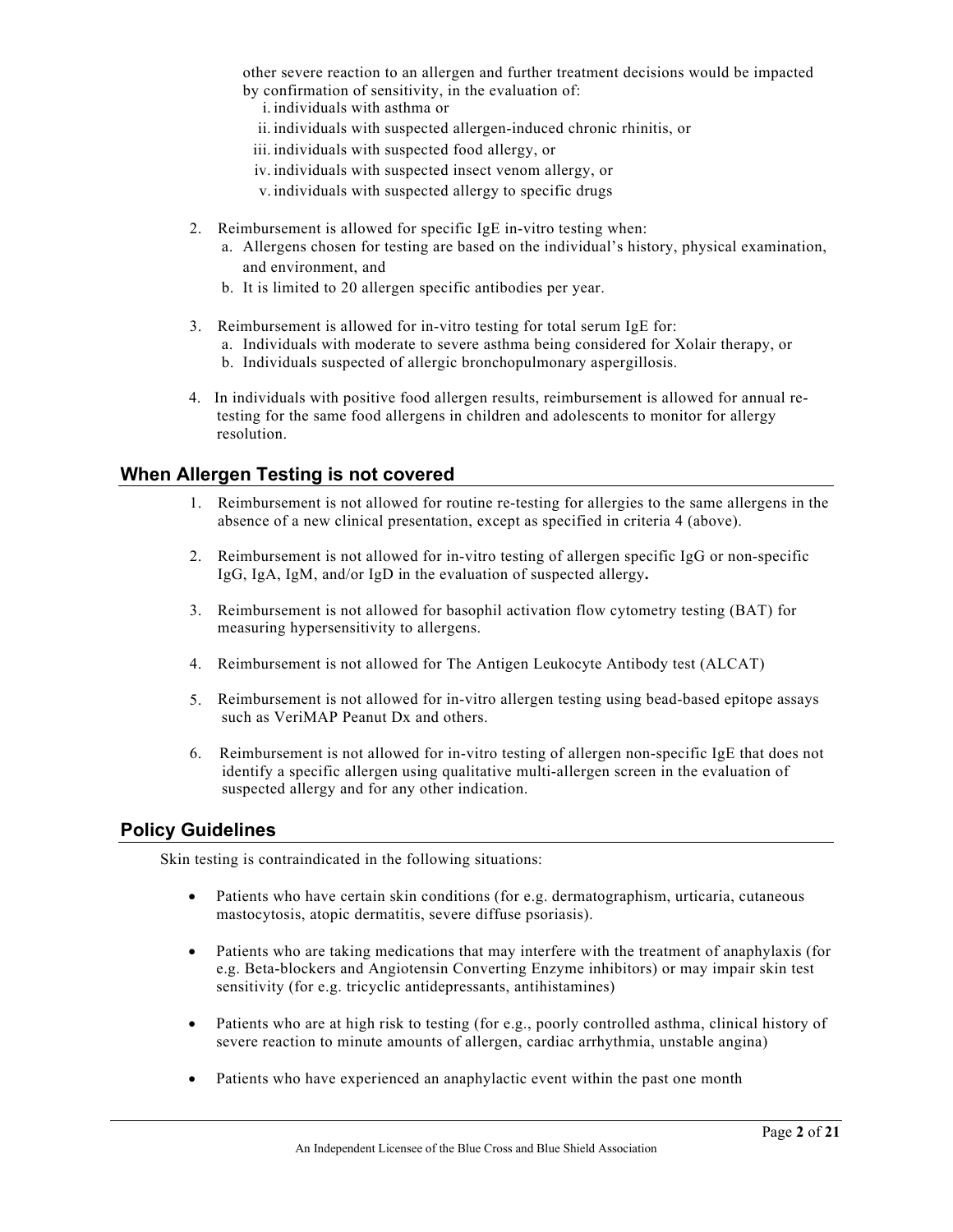• Uncooperative patients (e.g. small children, individuals with mental or physical impairments)

# **Table of Terminology**

| <b>Term</b>   | <b>Definition</b>                                       |
|---------------|---------------------------------------------------------|
| <b>AAAAI</b>  | The American Academy of Allergy, Asthma, and Immunology |
| AAAI          | Academy of Allergy, Asthma, and Immunology              |
| AAFP          | American Academy of Family Physicians                   |
| AAP           | American Academy of Pediatrics                          |
| <b>ACAAI</b>  | American College of Allergy, Asthma, and Immunology     |
| <b>ACR</b>    | American cockroach                                      |
| AIT           | Allergen immunotherapy                                  |
| <b>ALCAT</b>  | The Antigen Leukocyte Antibody Test                     |
| AR            | Allergic rhinitis                                       |
| Arah2-sIgE    | Arachis hypogaea 2-specific IgE                         |
| <b>ARIA</b>   | Allergic Rhinitis and its Impact on Asthma              |
| ATP           | Atopy patch test                                        |
| <b>AUC</b>    | Area under the curve                                    |
| <b>BAT</b>    | Basophil activation flow cytometry testing              |
| <b>BAT</b>    | Basophil activation test                                |
| <b>BBEA</b>   | Peanut bead-based epitope assay                         |
| CAA           | Current allergic asthma                                 |
| CAR           | Current allergic rhinitis                               |
| $CD4+$        | Cluster of differentiation 4                            |
| CLIA '88      | Clinical Laboratory Improvement Amendments of 1988      |
| <b>CLSI</b>   | Clinical and Laboratory Standards Institute             |
| <b>CMS</b>    | Centers for Medicare & Medicaid Services                |
| <b>CRS</b>    | Chronic rhinosinusitis                                  |
| <b>CW</b>     | Choosing wisely                                         |
| <b>EAACI</b>  | European Academy of Allergy and Clinical Immunology     |
| <b>EDTA</b>   | Ethylenediaminetetraacetic Acid                         |
| EP            | Expert panel                                            |
| FA            | Food allergy                                            |
| Fc&RI         | High-affinity IgE receptor                              |
| <b>FDA</b>    | The Food and Drug Administration                        |
| FEV1          | Forced expiratory volume in 1 second                    |
| <b>GA2LEN</b> | Global Allergy and Asthma European Network              |
| H1            | H-1 receptor antagonists                                |
| H2            | H-2 receptor antagonists                                |
| IgA           | Immunoglobulin A                                        |
| IgD           | Immunoglobulin D                                        |
| IgE           | Immunoglobulin E                                        |
| IgE-FAB       | Immunoglobulin E- fragment antigen-binding region       |
| IgG           | Immunoglobulin G                                        |
| IgG4          | Immunoglobulin A                                        |
| IgM           | Immunoglobulin A                                        |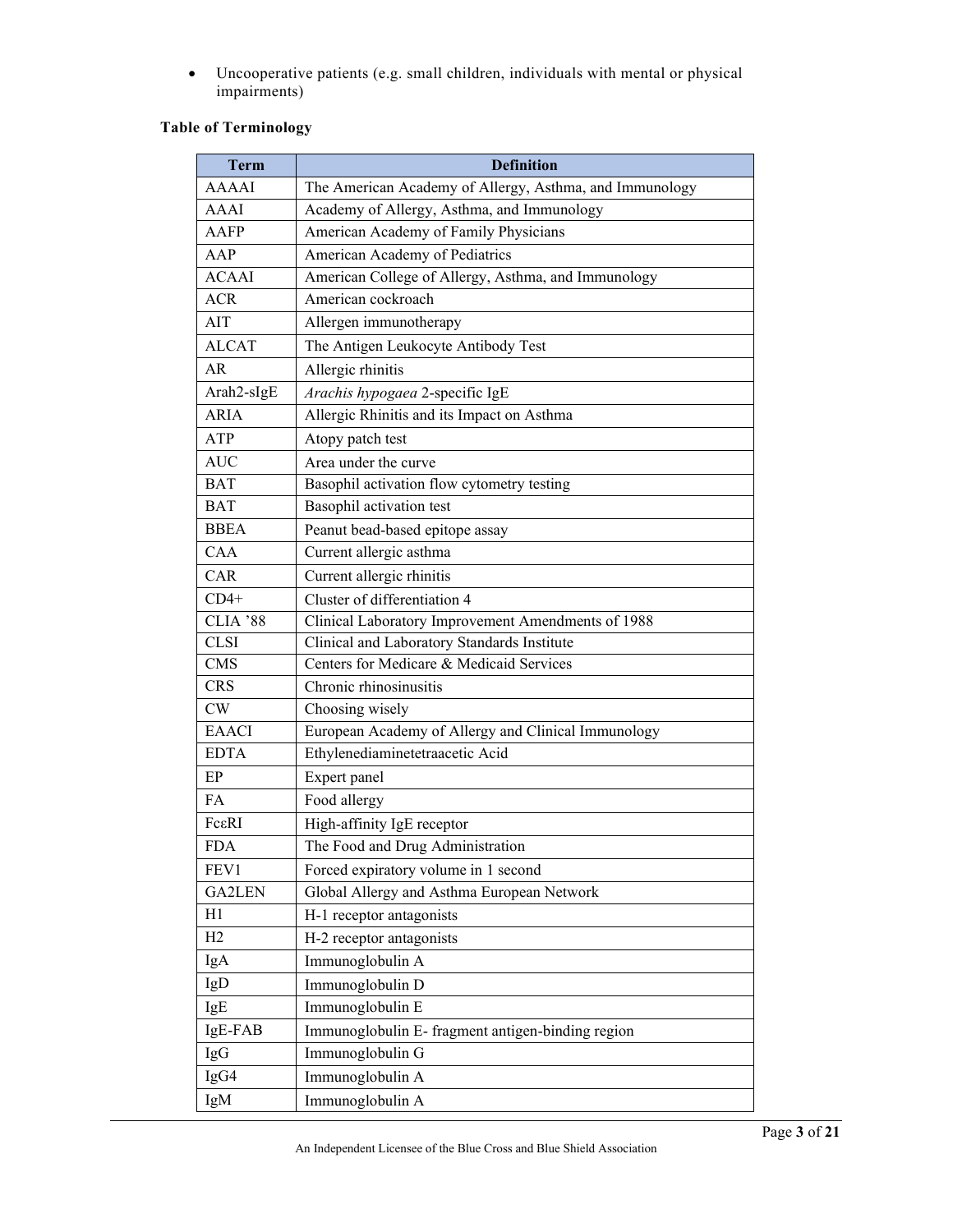| <b>LCDs</b>     | Local coverage determinations                               |
|-----------------|-------------------------------------------------------------|
| <b>LDTs</b>     | Laboratory-developed tests                                  |
| <b>LEAP</b>     | Learning early about peanut allergy                         |
| <b>MBB</b>      | Mucosal brush biopsies                                      |
| <b>MFI</b>      | Median fluorescence intensity                               |
| <b>NASEM</b>    | The National Academies of Science, Engineering and Medicine |
| <b>NIAID</b>    | National Institute of Allergy and Infectious Diseases       |
| <b>NICE</b>     | National Institute for Health and Care Excellence           |
| <b>NPV</b>      | Negative predictive value                                   |
| <b>NSAIDs</b>   | Nonsteroidal anti-inflammatory drugs                        |
| <b>OFC</b>      | Oral food challenge                                         |
| PAMD@           | Precision allergy molecular diagnostic applications         |
| <b>PPV</b>      | Positive predictive value                                   |
| <b>RARS</b>     | Recurrent acute rhinosinusitis                              |
| <b>SAR</b>      | Seasonal allergic rhinitis                                  |
| sIgE            | Specific immunoglobulin E                                   |
| s-IgE           | Specific immunoglobulin E                                   |
| <b>SPT</b>      | Skin prick tests                                            |
| <b>SSRIs</b>    | Selective serotonin reuptake inhibitors                     |
| <b>ST</b>       | Skin test                                                   |
| Th <sub>2</sub> | T helper type 2                                             |
| tIgE            | Total immunoglobulin E                                      |
| <b>WAO</b>      | World Allergy Organization                                  |

#### **Background**

Allergies affect over 50 million Americans, including approximately 30 percent of adults and 40 percent of children (Jackson, Howie., Akinbami, & CDC, 2013; NASEM, 2016). The incidence of allergic disease is increasing (Pawankar, Holgate, Canonica, Lockey, & Blaiss, 2013) and is estimated to result in over \$17 billion in health care costs and 200,000 emergency department visits annually (Adams, Kirzinger, & Martinez, 2013).

A majority of environmental, food, and medication allergies with clinical significance are type I immunoglobulin E (IgE)-mediated allergies (K. Kowal & DuBuske, 2019). Diagnosis of an IgEmediated allergy involves identification of the allergen, demonstration of IgE specific to that allergen, and confirmation that symptoms occur when the patient is exposed to the allergen. The IgE response to an allergen can be assessed using skin or serum testing. Patch testing is preferred for delayed T-cell mediated response (K.-L. Chang & J. C. Guarderas, 2018; Zug et al., 2014).

Allergic diseases, respiratory infections, and autoimmune conditions have similar clinical presentations and self-reported symptoms have a relatively low positive predictive value (PPV) (Sampson et al., 2014). Thus, laboratory allergy and immunologic testing are useful in clarifying diagnosis and guiding treatment when the frequency, duration, and sequelae of upper respiratory infections exceed the norm or when rhinosinusitis or asthma symptoms persist despite treatment (Chow et al., 2012). Allergy testing is also useful in identifying causative allergen in atopic dermatitis (eczema), contact dermatitis, urticaria, angioedema, and food or drug allergies. Knowing the causal allergen helps provide clinically relevant information for avoidance and treatment (K.-L. Chang & J. C. Guarderas, 2018).

#### **Skin Testing**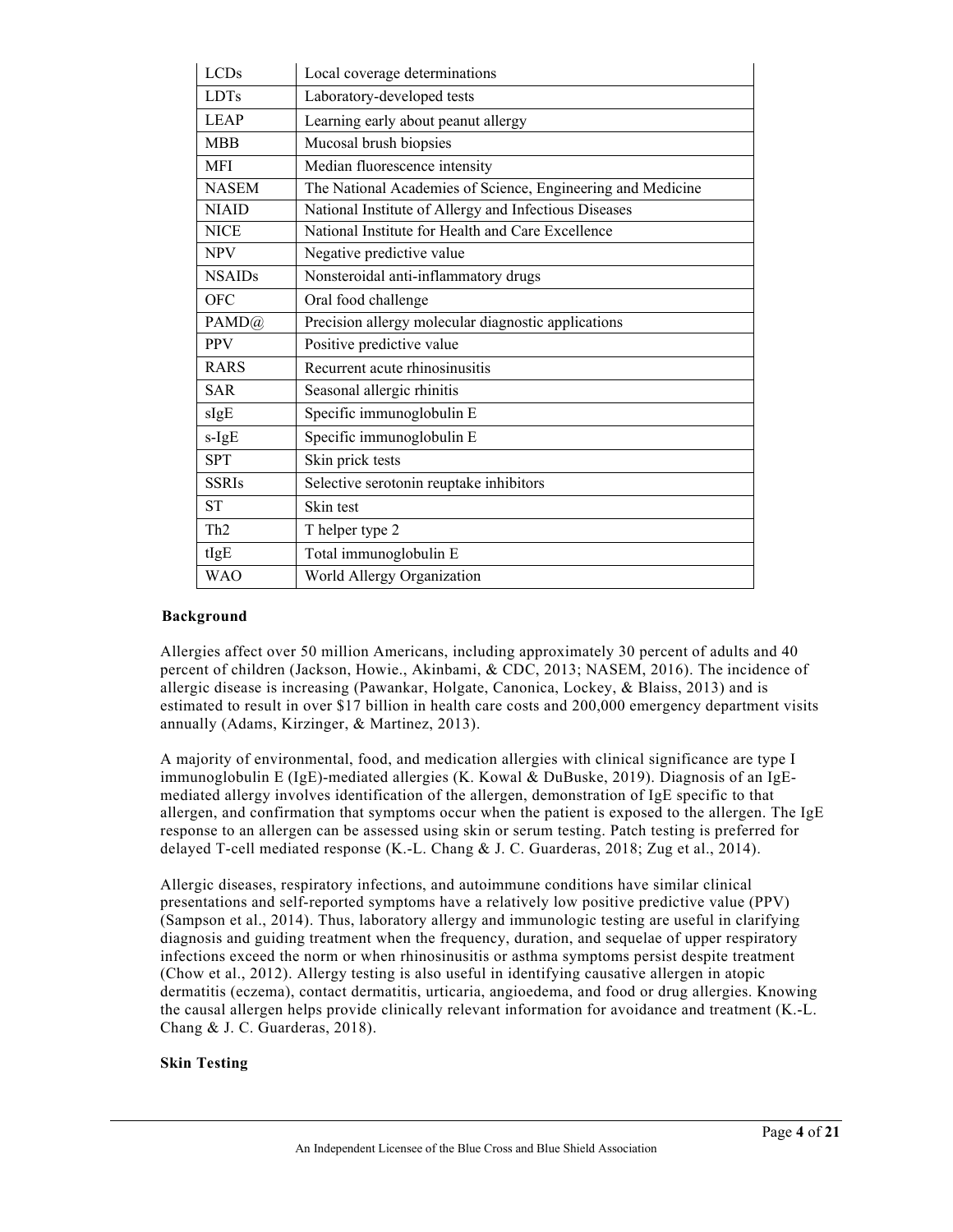Skin testing is the most rapid, sensitive, and cost-effective testing modality for the detection of immunoglobulin E (IgE)-mediated disease. The procedure lasts less than an hour with minimal patient discomfort. There are several published practice parameters for allergen skin testing (Bernstein et al., 2008; K.-L. Chang & J. C. Guarderas, 2018; K. Kowal & DuBuske, 2019).

#### **Serum IgE**

IgE is one of five immunoglobulins and the one primarily involved in allergic disease. At the cellular level, the allergic response starts with "atopy," a genetic predisposition to produce specific IgE after exposure to allergens. CD4+ helper T cells are predisposed to the "T helper type 2" (Th2) response, which causes the Th2 cells to secrete large amounts of interleukins 4 and 13, which then promotes production of the allergen-specific IgE. From there, the allergen-specific IgE binds to high-affinity receptors on mast cells and basophils. At this point, if the relevant allergen is ingested in large enough amounts, the IgE molecules may cluster (cross-linking). This cross-linking causes the mast cells and basophils to release chemical and protein mediators, resulting in the characteristic allergic response (Stokes & Casale, 2019).

Immunoassays measuring both total IgE and allergen-specific IgE in serum and other bodily fluids have been developed. Specific IgE immunoassays do not require patient cooperation, are not limited in patients with skin disease, are not blocked by antihistamines, and pose no risk of adverse reactions (Bernstein et al., 2008; K.-L. Chang & J. C. Guarderas, 2018; K. D. Kowal, Lawrence, 2021; Stokes & Casale, 2019). Total IgE is usually unrelated to IgE levels for a specific allergen but may be useful in other conditions, such as asthma (Stokes & Casale, 2019).

#### **Other tests**

Patch testing is the gold standard for identification of a contact allergen (Mowad, 2006; Rietschel, 1997). Although occlusive patch testing is the most common technique, open, prophetic (provocative), repeated insult, photopatch, and atopy patch tests are also available if special situations indicate their use (Bernstein et al., 2008).

Cellular activation assays measuring the release of histamine from basophils (Kim et al., 2016; Santos & Lack, 2016) or mast cells (Bahri et al., 2018) as diagnostic or prognostic indicators of allergy have been the subject of intense research. Basophil and eosinophilic reactivity tests have been found to be associated with food-induced allergic responses and have been shown in current research to be modified over time during immunotherapy (Sampson et al., 2014). In particular, the basophil activation test (BAT) has emerged as having superior specificity and comparable sensitivity to diagnose food allergies when compared with skin prick test and specific IgE (Santos & Shreffler, 2017). Histamine release from leukocytes of allergic persons is an excellent in vitro correlate of allergy; however, it is currently still considered a research test by the Academy of Allergy, Asthma, and Immunology (AAAI) (Bernstein et al., 2008).

BAT has the potential to be a useful tool for measuring hypersensitivity to allergens, especially for patients who are not suitable for skin testing due to skin status or prior severe reactions since it is an ex vivo, flow cytometry-based assay. BAT, for use as standard clinical practice, is currently limited by its lack of standardization in methodology as well as between systems used. A study by Depince-Berger, Sidi-Yahya, Jeraiby, and Lambert (2017) has proposed standardization between systems and instruments using whole blood-ethylenediaminetetraacetic acid (EDTA) samples with instrumentation standardization. "BAT would strongly benefit from easy implementation [EDTA, one step stimulation/labeling, wash, full sample analysis over time parameter, B cell relative basophil count] and standardization of instrument settings on MFI [median fluorescence intensity] targets whatever system or instrument is used" (Depince-Berger et al., 2017). Hemmings, Kwok, McKendry, and Santos (2018) note that standardization, quality assurance, and clinical validation will facilitate the transition of the BAT from research to clinical practice.

## *Proprietary testing*

The Antigen Leukocyte Antibody Test (ALCAT) is another test available for the assessment of allergens. ALCAT measures food/immune reactions through stimulation of leukocytes. The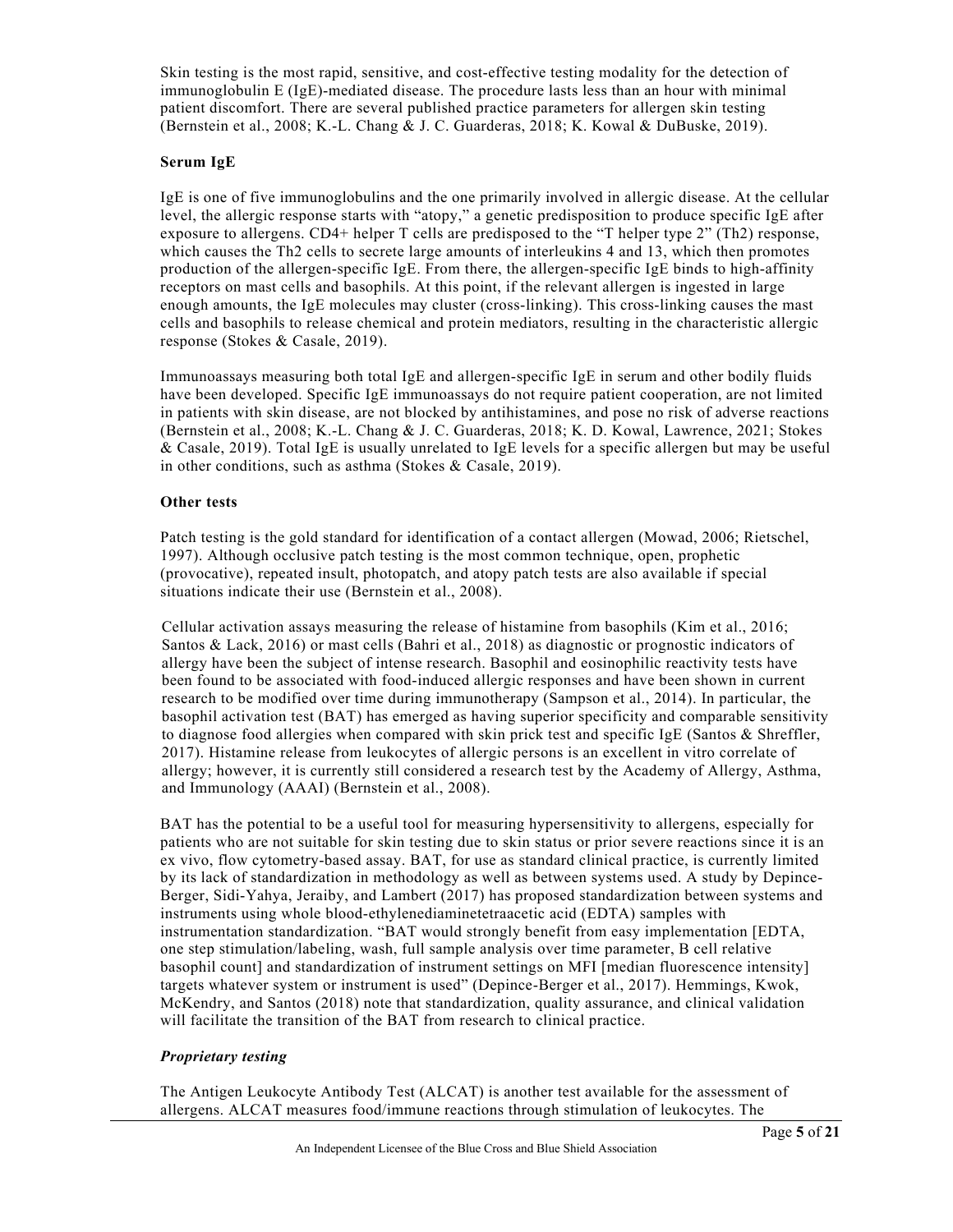immunological reactions to this stimulation are intended to identify sensitivities regardless of pathway as antibodies do not necessarily need to be involved. CellScienceSystems suggests individuals with a variety of disorders (such as gastrointestinal, neurological, et al.) to take this test (CellScienceSystems, 2021). Although the ALCAT machine is FDA registered and there are a few papers published, results are not reproducible when subject to rigorous testing and do not correlate with clinical evidence of allergy (Beyer & Teuber, 2005; Hammond & Lieberman, 2018; Wuthrich, 2005).

Panels encompassing a large number of analytes are also offered by labs. For example, Genova Diagnostics offers a blood test for IgG and IgE antibodies for 87 different foods. Genova also offers several variations on this test, such as "Vegetarian" (21 foods), "Spices" (23 spices), "Molds" (15 molds), and more (Genova, 2021).

Spiriplex offers a microarray-style panel for allergen testing, called "Allergenex." This test contains many purified allergen proteins to which a patient's blood sample can bind. This binding creates a quantifiable signal that allows the user to identify the number of IgE antibodies present, and therefore provide a picture of allergy. Spiriplex offers a test for 28 common food allergens, a test for 40 inhalant allergens, and 68 combined food and inhalant allergens (Spiriplex, 2021).

The VeriMAP Peanut Dx and the VeriMAP™ Peanut Sensitivity are both peanut-allergen specific bead-based epitope assays manufactured by AllerGenis LLC. Their "Component Resolved Diagnostic" approach divides the allergenic proteins into smaller segments called "epitopes" and then measures the reactivity of IgE or IgG4 levels to these epitopes. These reactivity levels are combined into a patient allergy profile (AllerGenis, 2021). According to their website, the Luminex assay enables "clear quantification and the screening of samples and epitopes with small volumes of serum or plasma. The result is a highly reliable and reproducible diagnostic tool with greater sensitivity of epitope detection compared to peptide microarrays".

#### **Analytical Validity**

Variables that can influence the wheal size when performing SPT include multiple operators, extract concentrations and quality, skin test devices, time of day, location on the skin, and the measuring of results (Nelson, 2001; Werther et al., 2012).

In 2006, Oppenheimer and Nelson evaluated variability and analytical validity of skin testing. A questionnaire was sent to all physician and fellow members of the American College of Allergy, Asthma and Immunology who were currently practicing in the United States. The objective of this questionnaire was to determine the diversity of skin testing practices among allergists. The results showed great variability among physicians. In particular, "The average number of skin prick tests performed ranged from 5.09 (grasses) to 10.9 (trees), whereas the average number of intradermal tests performed ranged from 2.03 (grasses) to 5.6 (perennial). The allergen extract concentrations used for intradermal testing varied widely. Expressed as a dilution of the concentrated extracts, 20.8% use 1:100 dilutions, 10.3% use 1:500 dilutions, and 59.4% use 1:1,000 dilutions. Significant variability also occurred regarding devices and the technique with which the devices were used. Most clinicians (92.1%) used the most concentrated extract available for skin prick testing. For reporting the results of skin testing, 53.8% used a 0 to 4+ scale, and only 28.3% measured orthogonal diameters. Of those using a 0 to 4+ scale, two thirds related the results to the size of the histamine control (Oppenheimer & Nelson, 2006)." The results from this survey emphasize potential areas of improvement for allergists regarding skin test use and data.

The Clinical and Laboratory Standards Institute (CLSI) has evaluated the analytical validity of serum IgE measurements and found that "Clinical/diagnostic sensitivity and specificity of IgE antibody assays cannot be accurately determined due to the absence of definitive gold standard methods for defining allergic disease. Total and allergen-specific IgE analyses achieve among the highest analytical performance of any antibody assay by following consensus procedures in CLSI-ILA20- A3" (R. G. Hamilton et al., 2015).

Knight et al. (2018) "examined the qualitative concordance between SPT and sIgE as measured on the HYTEC™288 platform for 10 commonly encountered inhalant allergens"; a total of 232 subjects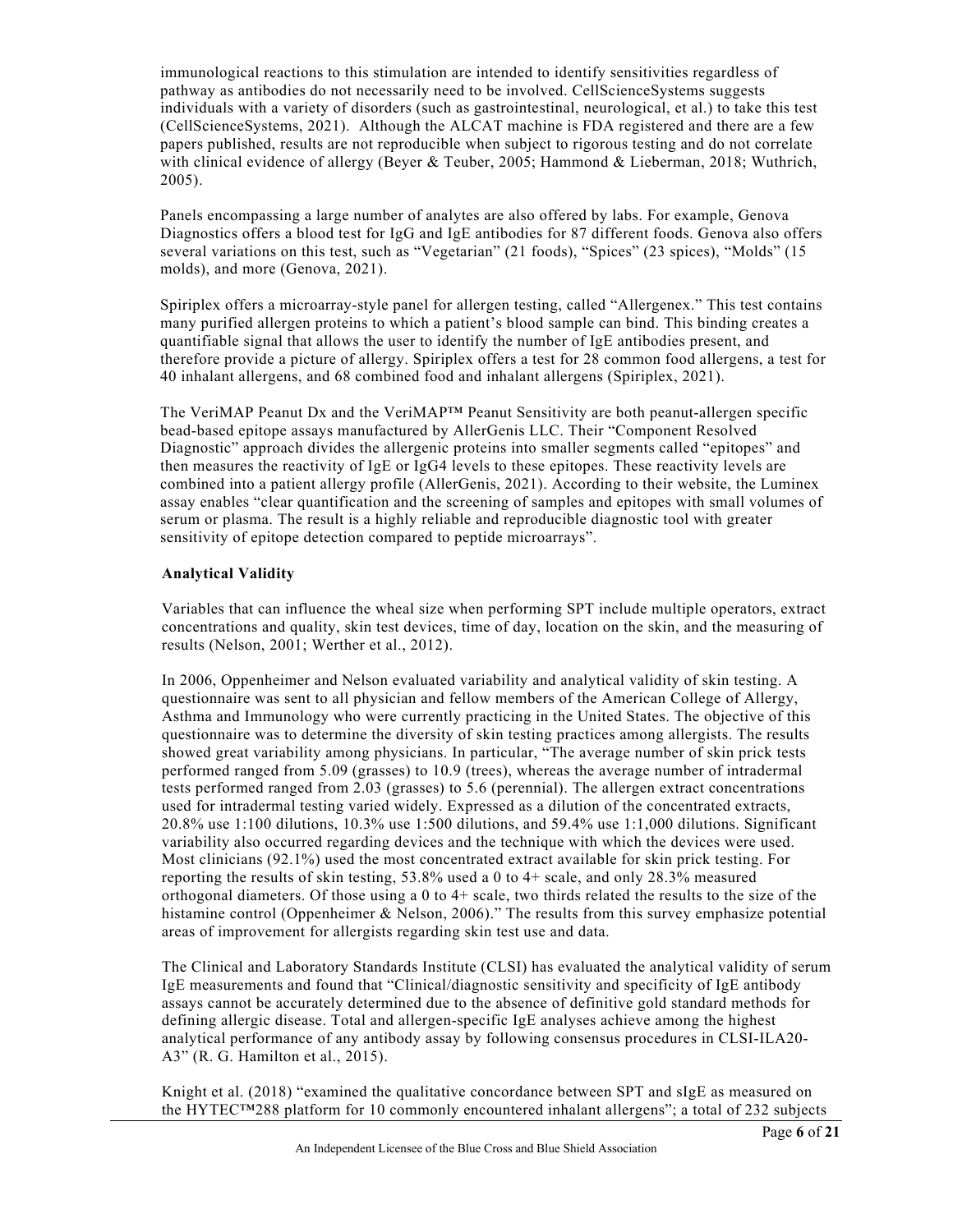were included. Overall concordance between SPT and sIgE was >70% for all allergens tested. Sensitivity ranged from 25% to 95% depending on the allergen, while specificity was significantly higher for all allergens (78-97%). Negative predictive value (NPV) was >85% for all allergens tested, while PPV was more variable, ranging from 22% to 88%. The authors noted that "these results are similar to findings in other studies comparing SPT with sIgE" (Knight et al., 2018).

Carlsson, Thorell, Sjolander, and Larsson-Faria (2015) examined the inter- and intra- variability of IgE and IgE receptor expression in the blood of seasonal allergic rhinitis (SAR) subjects. Thirty-two patients with SAR were included; the high-affinity IgE receptor, also known as FcεRI, and the low affinity receptor, also known as CD23, were measured. The authors found that "FcεRI expression on basophils and CD23 expression on B cells showed low intrasubject variability both in and out of the pollen season," although there was a small seasonal difference with lower total IgE levels and FcεRI expression during the pollen season (Carlsson et al., 2015).

Siroux et al. (2017) explored the effect of allergen nature, route of exposure, and dose of exposure on IgE and IgG responses. A total of 340 patients (170 with asthma, 170 without) were included, and IgE/IgG responses to 47 inhalant and food allergens were analyzed and compared between 5 French regions according to route of allergen exposure (inhaled or food). "Ubiquitous" allergens (grass, olive/ash pollen, house dust mites) did not show marked difference in specific IgE level between regions. For region-specific allergens (ragweed, birch, cypress), IgE sensitization was associated with regional pollen exposure. Airborne allergens cross-reacting with food allergens led to frequent IgG recognition. The authors concluded that "the variability in allergen-specific IgE and IgG frequencies depends on exposure, route of exposure, and overall immunogenicity of the allergen. Allergen contact by the oral route might preferentially induce IgG responses" (Siroux et al., 2017).

Sookrung, Jotikaprasardhna, Bunnag, Chaicumpa, and Tungtrongchitr (2019) measured the agreement of a SPT and serum-specific IgE test to Periplaneta americana (American cockroach, ACR) allergies. ACR-extract was used, and sera was obtained from 66 individuals clinically diagnosed with chronic allergic rhinitis. Of the 66 samples, 46 were positive and 20 negative after a SPT to ACR-extract. Serum IgE levels were then measured by a commercial test kit. The authors note that of the SPT positive cases to ACR-extract, only 32.6% were also positive for serum IgE, indicating low concordance between the two testing methods (Sookrung et al., 2019).

He and Reisacher (2019) measured the sensitivity, specificity, and predictive value of oral mucosal brush biopsies (MBB) as a new diagnostic test for peanut allergies. Twenty individuals participated in this study; each participant underwent oral MBB and serum testing for peanut IgE. The authors note that "At 0.12 kU/L, the sensitivity of oral MBB testing was 80% and the specificity was 85%, whereas at 1.0 kU/L, the sensitivity of sIgE testing was 50% and the specificity was 100%. From the ROC curves, the areas under the ROC curve (AUC) for oral MBB and sIgE were  $0.91$  (p  $\leq 0.001$ ) and 0.74 ( $p = 0.007$ ), respectively. Combination testing further increased both sensitivity and accuracy over oral MBB alone" (He & Reisacher, 2019). These results are promising for oral MBB, although more research needs to be completed.

#### **Clinical Validity and Utility**

In 1998, Tschopp et al. (1998) compared three diagnostic tests for atopic diseases. Total serum IgE, Phadiatop, and the SPT were compared for 8329 individuals. Current allergic asthma (CAA) and current allergic rhinitis (CAR) were the conditions studied. The prevalence of CAA was 1.8% and prevalence for CAR was 16.3%. The prevalence of positive tests was 29%, 23%, and 23% for Phadiatop, SPT, and IgE, respectively. The results were as follows: "To diagnose current allergic asthma (CAA) and current allergic rhinitis (CAR), the sensitivity of Phadiatop was significantly higher than that of SPT (72.5% vs 65.4%, 77.1% vs 68.4% respectively) and IgE (72.5% vs 56.9%, 77.1% vs 43.9%, respectively. The sensitivity of SPT was significantly higher (68.4% vs 43.9%) than that of IgE to diagnose CAR. When CAA and CAR were excluded, the SPT specificity was significantly higher than that of Phadiatop (77.8% vs  $71.9\%$  and  $85.9\%$  vs  $80.5\%$ , respectively): when CAR was excluded, SPT was significantly higher than IgE (85.9 vs 81.4%). SPT had significantly the best positive predictive value for CAA (5.2% for SPT vs 4.6% for both IgE and Phadiatop) and CAR (48.7% for SPT vs 43.5% for Phadiatop and 31.6% for IgE). The three markers of atopy had roughly the same negative predictive value (NPV) for CAA, but IgE had a significantly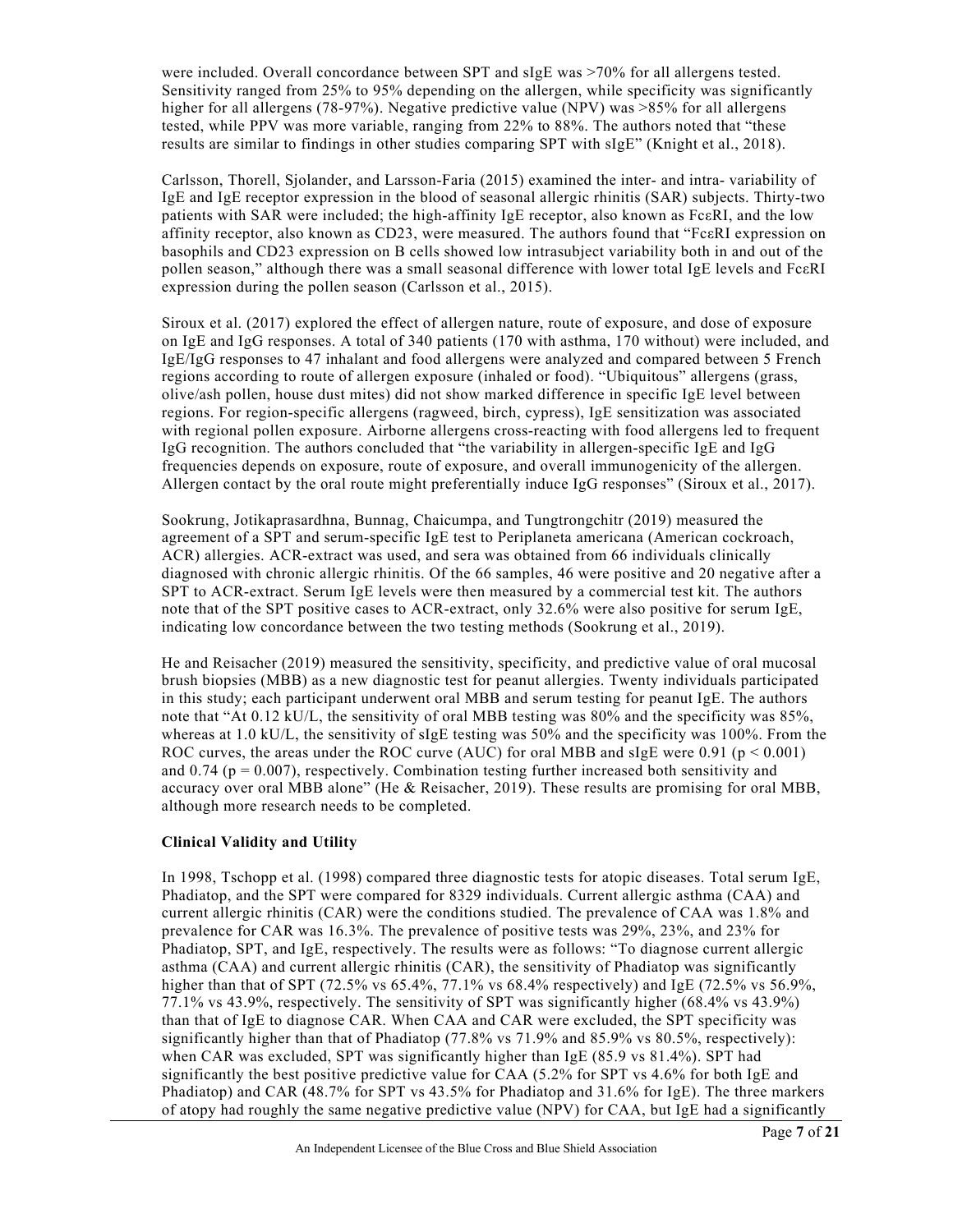lower NPV for CAR than SPT and Phadiatop (88.1% vs 93.3% and 94.7%, respectively). The diagnostic efficiency of SPT was significantly higher than that of Phadiatop (83.1% vs 79.9% and 77.6 vs 71.9%, respectively) to diagnose CAR and CAA. IgE and SPT had equal efficiency (77.6%), which was significantly higher than that of Phadiatop, to diagnose CAA (71.9%) (Tschopp et al., 1998)." The authors concluded that "SPT have the best positive predictive value and the best efficiency to diagnose respiratory atopic diseases. Furthermore, SPT give information on sensitivity to individual allergens and should therefore be used primarily by clinicians to assess respiratory allergic diseases" (Tschopp et al., 1998).

Usmani and Wilkinson (2007) performed a retrospective analysis of patients who had been prick tested to "establish whether an incomplete diagnosis would have been reached if patch testing had been omitted." The authors observed that if "investigation of allergic skin disease is undertaken by a non‐dermatologist, it is unlikely that patch testing will be performed." A total of 330 patients had been prick tested in the time period specified. Sixty-eight patients had positive reactions on prick testing, and 36 of those had positive patch tests. Of the 262 patients who had negative prick tests, 121 had positive patch tests (46.1%) of current relevance to patient history in 92 subjects (35.1%). The authors concluded that "omission of patch testing from the investigation of allergic skin disease, even when contact urticaria may be the sole suspected diagnosis, would result in the frequent missed diagnosis of contact allergy" (Usmani & Wilkinson, 2007).

In 2014, a meta-analysis examined the clinical validity of SPT and IgE measurement for food allergy. Twenty-four studies consisting of 2831 participants were included. The results were as follows: "For cows' milk allergy, the pooled sensitivities were 88% (SPT), and 87% (IgE) and specificities were 68% and 48%. For egg, pooled sensitivities were 92% and 93% and specificities were 58% and 49% for SPT and specific-IgE. For wheat, pooled sensitivities were 73% and 83% and specificities were 73% and 43% for SPT and sIgE. For soy, pooled sensitivities were 55% and 83% and specificities were 68% and 38% for SPT and sIgE. For peanut, pooled sensitivities were 95% and 96%, and specificities were 61% and 59% for SPT and sIgE (Soares-Weiser et al., 2014)."

Klemans et al. (2015) examined the diagnostic accuracy of using sIgE to peanut components to improve sensitivity and specificity of peanut allergen testing. Twenty-two studies were included. The authors found that "sIgE to Ara h 2 [a peanut component] showed the best diagnostic accuracy of all diagnostic tests to diagnose peanut allergy. Compared to the currently used SPT and sIgE to peanut extract, sIgE to Ara h 2 was superior in diagnosing peanut allergy" (Klemans et al., 2015). The authors also found that the worst accuracy was observed to be sIgE to Ara8 and Ara9. The authors concluded that "sIgE to Ara 2 should replace SPT and sIgE to peanut extract in daily clinical practice" (Klemans et al., 2015).

Caglayan Sozmen et al. (2015) examined the diagnostic accuracy of using the patch test to avoid oral food challenge (OFC). They found that in 243 children that underwent OFC to suspected food, clinically relevant food allergies were seen in 40 (65%) children to egg and in 22 (35%) to cow's milk. The sensitivity of SPT for both milk and egg was 92%, specificity 91%, PPV 35%, and NPV 93%. Sensitivity, specificity, PPV, and NPV of atopy patch test for both milk and egg were 21%, 73%, 20%, and 74%, respectively.

Santos et al. (2014) studied the performance of basophil activation tests (BAT) as a diagnostic marker for peanut allergy. Forty-three peanut-allergic children, 36 peanut-sensitized but tolerant children, and 25 non–peanut-sensitized nonallergic children underwent SPT, sIgE, and BAT. The authors found that BAT in peanut-allergic children showed a peanut dose-dependent upregulation of CD63 and CD203c while there was no significant response in the other two cohorts. BAT optimal diagnostic cutoffs showed 97% accuracy, 95% PPV, and 98% NPV. BAT allowed reduction of required oral food challenges (OFCs) by two-thirds. BAT proved particularly useful in cases in which specialists could not accurately diagnose peanut allergy with SPT and sIgE to peanut and to Arah2. Using a 2-step diagnostic approach in which BAT was performed only after equivocal SPT or Arah2-sIgE, BAT had a major effect (97% reduction) on the number of OFCs required.

Santos et al. (2015) also studied the utility of BAT to predict the severity and reactivity to peanut during OFCs. They found that "Of the 124 children submitted to OFCs to peanut, 52 reacted with clinical symptoms that ranged from mild oral symptoms to anaphylaxis. Severe reactions occurred in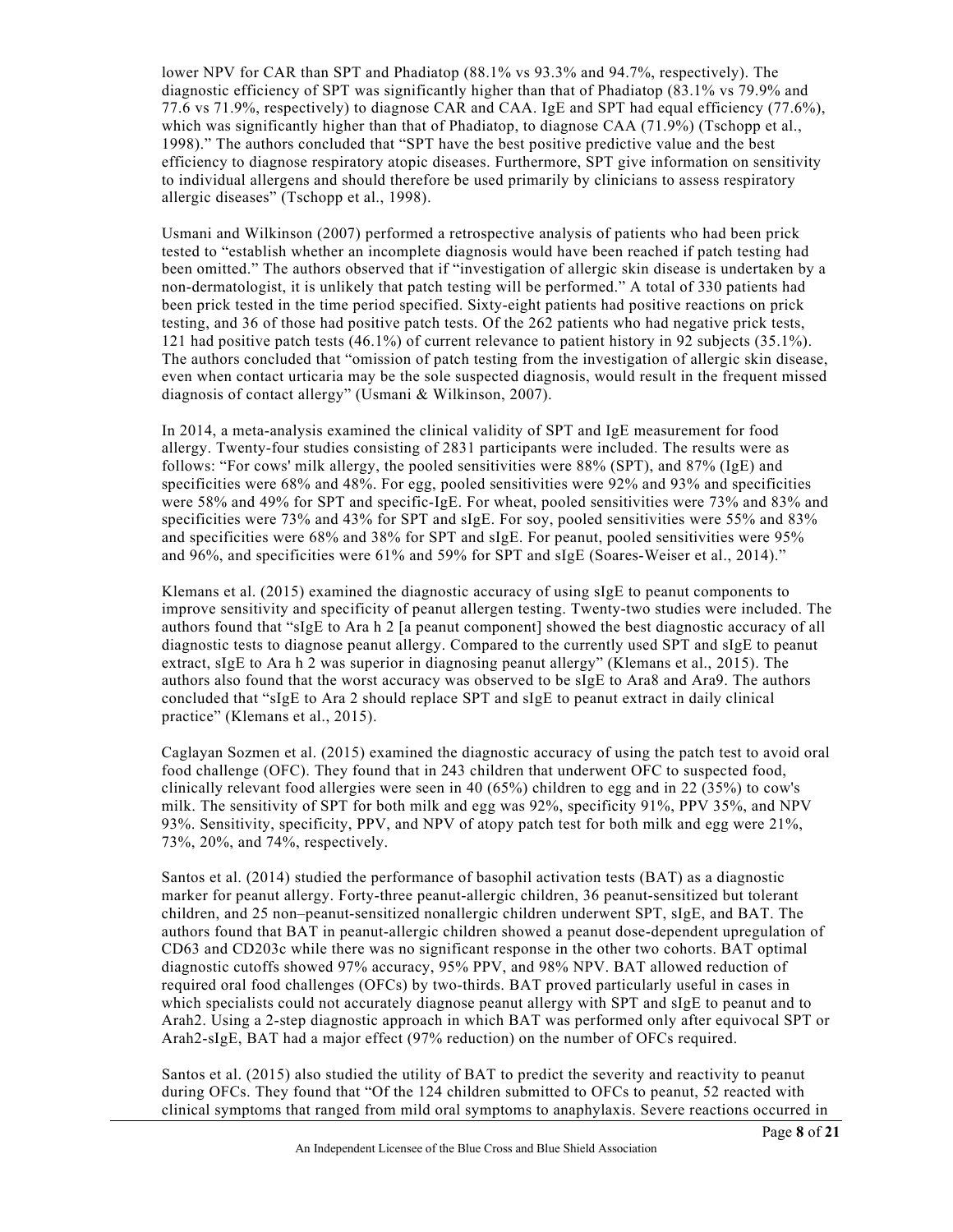41% of cases, and 57% reacted to 0.1 g or less of peanut protein. The ratio of the percentage of  $CD63(+)$  basophils after stimulation with peanut and after stimulation with anti-IgE (CD63) peanut/anti-IgE) was independently associated with severity, whereas the basophil allergen threshold sensitivity CD-sens ( $1/ECs<sub>0</sub> \times 100$ , where  $EC<sub>50</sub> =$  half maximal effective concentration) value was independently associated with the threshold of allergic reactions to peanut during OFCs. Patients with CD63 peanut/anti-IgE levels of 1.3 or greater had an increased risk of severe reactions (relative risk, 3.4). Patients with a CD-sens value of 84 or greater had an increased risk of reacting to 0.1 g or less of peanut protein (relative risk, 1.9) (Santos et al., 2015)." The authors concluded that "Basophil reactivity is associated with severity, and basophil sensitivity is associated with the threshold of allergic reactions to peanut. CD63 peanut/anti-IgE and CD-sens values can be used to estimate the severity and threshold of allergic reactions during OFCs" (Santos et al., 2015).

Davila, Valero, Entrenas, Valveny, and Herraez (2015) explored the association between total IgE and severity of asthma. A total of 383 patients were included (129 mild, 82 moderate, and 172 severe). Serum IgE levels were noted to vary "markedly" (147% coefficient of variation). The authors did not find an association between total IgE and forced expiratory volume in 1 second (FEV1) or asthma severity; although, the severe subgroup had a higher percentage of patients with >400 IU/mL. Independent predictors of higher IgE were found to be younger age, sensitization to  $\geq 2$ allergens, male gender, and family history of asthma. The authors concluded that "we did not find a significant association between serum total IgE levels and asthma severity or airflow limitation, except for a higher percentage of patients with  $IgE > 400$  IU/mL in the severe subgroup" (Davila et al., 2015).

Tannert, Mortz, Skov, and Bindslev-Jensen (2017) investigated the relevance of a positive skin test and positive IgE test to penicillin allergy. Twenty-five patients with positive results were given penicillin, and another 19 patients deemed allergic were included. However, only 9 of the 25 patients given penicillin were challenge-positive. Positive results from each test alone did not predict allergy. The authors concluded that "the best predictor for a clinically significant (IgE-mediated) penicillin allergy is a combination of a positive case history with simultaneous positive ST result and s-IgE or a positive challenge result" (Tannert et al., 2017).

Suárez-Fariñas et al. (2021) investigated the validity of the peanut BBEA diagnostic test on 133 subjects as well as on 82 additional subjects from another study, forming a cohort for a paper titled, "Accurate and reproducible diagnosis of peanut allergy using epitope mapping." The authors measured levels of IgE to epitopes evaluated against a threshold established prior to the study. The peanut BBEA diagnostic test diagnosed 93% of subjects accurately, with a sensitivity threshold of 92% and specificity of 94%. The positive predictive value (PPV) was 91%. The authors concluded that "the overall accuracy was found to be superior to existing diagnostic tests for peanut allergy including skin prick testing, peanut sIgE, and peanut component sIgE testing" (Suárez-Fariñas et al., 2021).

#### **Guidelines and Recommendations**

#### **The American Academy of Allergy, Asthma, and Immunology (AAAAI) and the American College of Allergy, Asthma, and Immunology (ACAAI)**

The AAAI and ACAAI published practice parameters in 2008 for allergy testing (Bernstein et al., 2008) which noted that "For individual patients, the choice of test allergens is guided by the history and physical examination and the physician's knowledge, training, and experience." The guidelines recommended that "Specific IgE immunoassays may be preferable to skin testing under special clinical conditions, such as widespread skin disease, patients receiving skin test suppressive therapy, uncooperative patients, or when the history suggests an unusually greater risk of anaphylaxis from skin testing." They also note that for both skin testing and in-vitro specific IgE testing, "the allergens selected … should be determined based on the patient's age, history, environment and living conditions (e.g., region of the country), occupation, and activities." Also, "The best indicators in the selection of appropriate pollens for clinical use are extensive prevalence in the air and concurrent allergy symptoms during annually recurrent seasons when such pollens are expected to be present in the ambient air."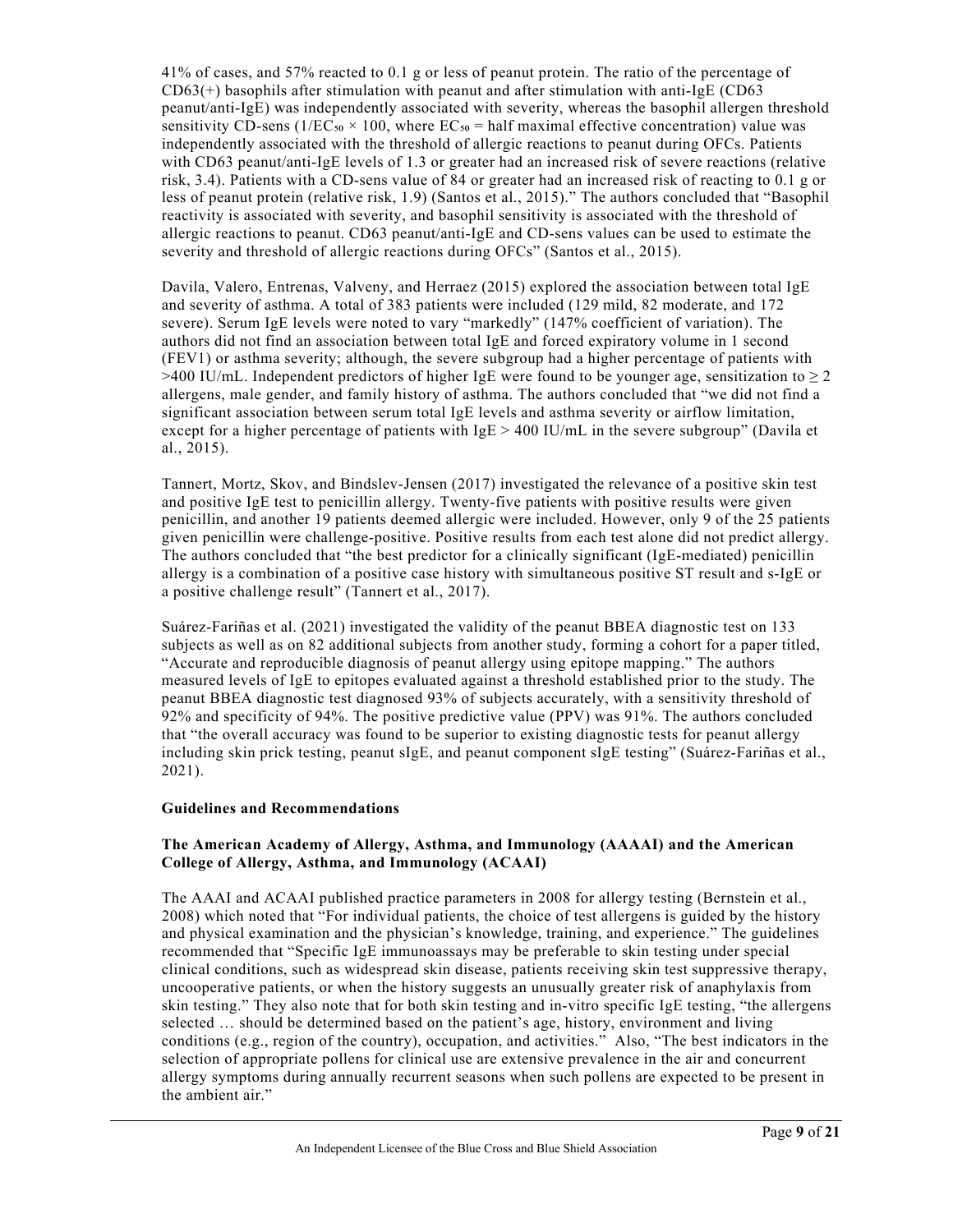They AAAAI and ACAAI guidelines also state, "As is the case with skin tests, a direct correlation cannot be assumed between the presence of specific IgE (sIgE) antibodies and clinical disease." Additionally, "sensitivity and the positive predictive value of both prick/puncture and specific IgE tests generally tend to be higher among pollens, stable anaphylactogenic foods, house dust mite, certain epidermals, and fungi compared with venoms, drugs, and chemicals."

With regards to total IgE testing, these groups indicate, "Measurements of total serum IgE concentration are of modest clinical value when used as a screen for allergic disease or for predicting the risk of allergic disease."

The AAAAI and ACAAI also note that "IgG and IgG subclass antibody tests for food allergy do not have clinical relevance, are not validated, lack sufficient quality control, and should not be performed."

Regarding basophil activation assays they state, "Histamine and leukotriene release measurements from human basophils after incubation with allergen are valuable research tools for in vitro investigations of allergy (Bernstein et al., 2008)."

Their practice parameter on drug allergy also states that "The basophil activation test is a recently described method of evaluating expression of CD63 on basophils after stimulation with an allergen. There are limited data using this method to evaluate patients with possible allergies to  $\beta$ -lactam antibiotics and nonsteroidal anti-inflammatory drugs (NSAIDs)" (Boyce et al., 2010).

They also recommend, "Because anaphylactic reactions cannot be distinguished from anaphylactoid, nonimmune occurrences, it has been recommended that plasma histamine, tryptase, and specific IgEs (if available) may be ordered at the time of reaction and skin tests be performed later" (Boyce et al., 2010).

In their 2014 practice parameter on food allergy (Sampson et al., 2014) they acknowledge: "Basophil and eosinophilic reactivity tests have been shown to be associated with food-induced allergic responses and have been shown in current research to be modified over time during immunotherapy."

In their 2014 practice parameter on food allergy (Sampson et al., 2014) they acknowledge: "Basophil and eosinophilic reactivity tests have been shown to be associated with food-induced allergic responses and have been shown in current research to be modified over time during immunotherapy."

Their 2014 practice parameter on rhinosinusitis also recommends to "Perform an evaluation for specific IgE antibodies to airborne allergens in patients with RARS or CRS." An updated practice parameter on rhinitis published in 2020 comments that local allergic rhinitis will often be associated with "negative skin prick tests (and intradermal tests, when performed) and absence of serumspecific IgE (sIgE) antibodies but a positive nasal allergen provocation test (NAPT) to aeroallergens (Dykewicz et al., 2020).

With respect to vasomotor rhinitis, the authors state that "laboratory tests, skin prick tests, and sIgE are helpful only to exclude AR [allergic rhinitis]."

In their 2015 practice parameter on anaphylaxis (Lieberman et al., 2015), they recommend "Skin tests and/or in vitro tests for specific IgE and challenge tests might be appropriate to help define the cause of the anaphylaxis."

They also recommend against routinely obtaining total serum IgE levels for the diagnosis of food allergy, however, because of the low PPV of self-reported symptoms and lack of pathognomonic signs on physical examination, they recommend that the accurate diagnosis of IgE-mediated food allergy should be aided by laboratory allergy testing, including skin prick and/or serum IgE testing. The clinician should use specific IgE tests (skin prick tests, serum tests, or both) to foods as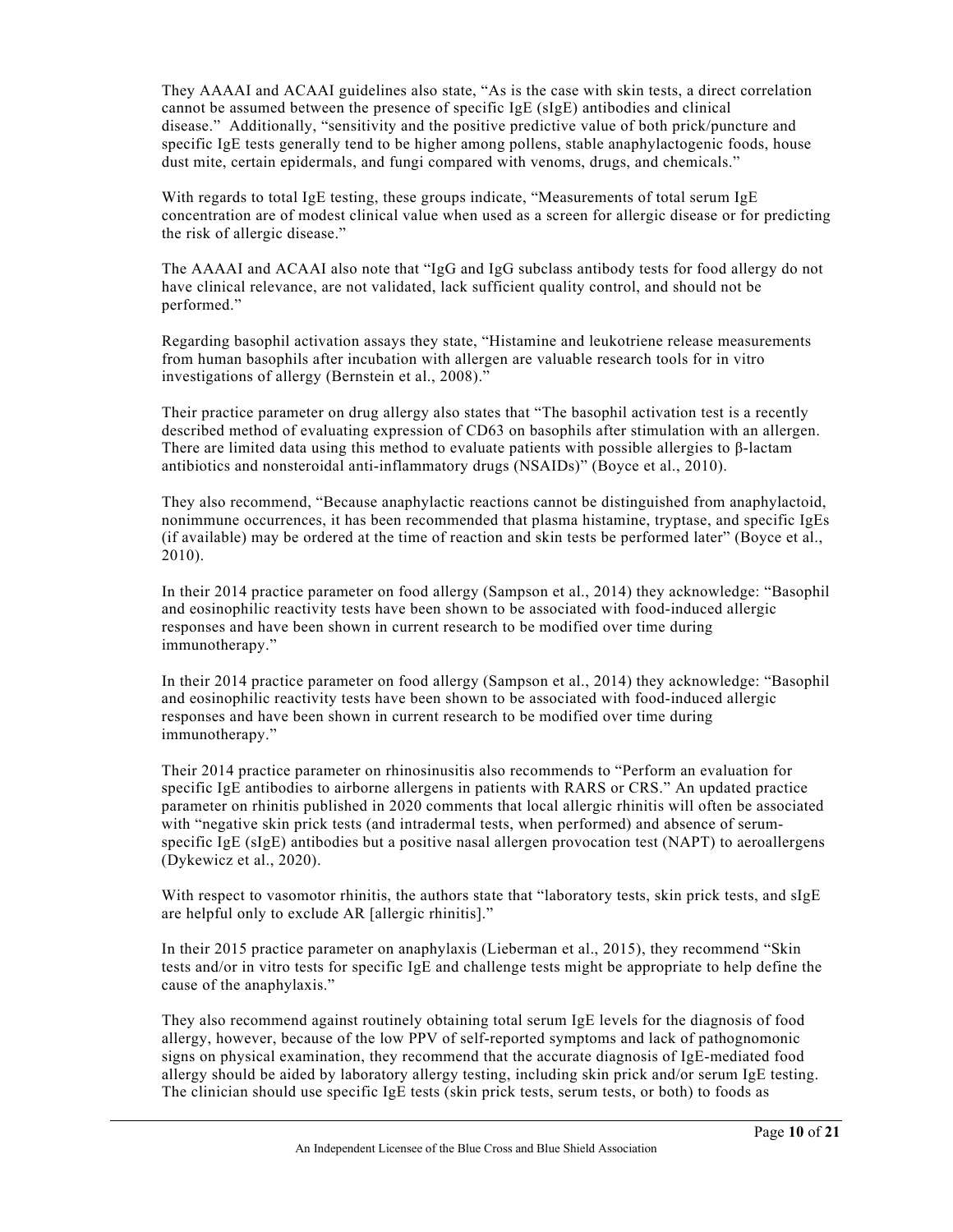diagnostic tools; however, testing should be focused on foods suspected of provoking the reaction, and test results alone should not be considered diagnostic of food allergy. In a Choosing Wisely (CW) report, the AAAAI recommends against performing "unproven diagnostic tests, such as immunoglobulin G (lgG) testing or an indiscriminate battery of immunoglobulin E (lgE) tests, in the evaluation of allergy" (AAAAI, 2012).

In another CW report, the AAAAI recommends against routine diagnostic testing in patients with chronic urticaria, stating that "skin or serum-specific IgE testing for inhalants or foods is not indicated, unless there is a clear history implicating an allergen as a provoking or perpetuating factor for urticaria" (AAAAI, 2012).

The AAAAI also published a 2020 practice parameter update on peanut allergy diagnosis. The authors recommend in favor of diagnostic skin prick test or sIgE testing for peanut allergy in patients with physician-judged high pretest probability of peanut allergy. Testing is also recommended prior to an oral food challenge for patients with moderate pretest probability of peanut allergy. Ara h 2 diagnostic testing is the suggested approach for patients presenting for evaluation of suspected peanut allergy for which a single diagnostic test is to be used, due to its superior diagnostic accuracy "by virtue of more optimal positive/negative likelihood ratios." However, Ara h 2 is noted to have lower sensitivity than the skin prick or sIgE tests, so a clinician may use Ara h 2, SPT, or sIgE to confirm the diagnosis of peanut allergy in a patient with a high prior probability. The AAAAI recommends against "routine use of component testing in addition to either SPT or sIgE to whole peanut to increase diagnostic accuracy", and also against using the results of skin prick or sIgE to determine "the severity of an allergy phenotype or to predict the severity of a future reaction."

It is noteworthy that all of the recommendations above were assigned "low" or "very low" degrees of evidence certainty (Greenhawt et al., 2020).

#### **World Allergy Organization Position Paper**

In 2020, the World Allergy Organization published a position paper on IgE allergy diagnostics and other relevant allergy tests. Key statements from the paper can be found below:

- "Clinical suspicion of allergic sensitization is confirmed by demonstrating the presence of allergen-specific IgE antibodies *in vivo* (skin tests) or *in vitro*.
- Confirmation of allergen sensitization and the identification of causal allergens are essential for optimizing the management of allergic conditions.
- Skin prick testing (SPT) is the most frequently used method for the detection of  $IgE$ antibodies, due to its rapidity, simplicity and low cost. Skin prick tests and other skin test results must be interpreted by a clinician with adequate knowledge of medical history, clinical findings, and relevant type I allergens (including environmental, food, animal, insect, fungal, and drug allergens). Skin tests should include the relevant allergens in the given geographical area and ideally carried out only using standardized allergenic extracts.
- *In vitro* tests, including molecular based allergy diagnostics, using either in single-plex and in multi-plexed strategies and other more functional tests, such as Basophil Activation Tests allow to better define the IgE profile of the patient. This approach is in line with the Precision Medicine statements (I. J. Ansotegui et al., 2020)."

The paper also states that "Skin tests, especially SPT, represent the most reliable and cost-effective tool for the diagnosis and management of IgE-mediated diseases. They demonstrate a good correlation with outcomes of nasal, conjunctival, dermal, oral and bronchial challenges" (I. J. Ansotegui et al., 2020).

Clinical conditions where SPT is indicated include:

- "Asthma;
- Rhinitis/rhinosinusitis/rhino-conjunctivitis/conjunctivitis;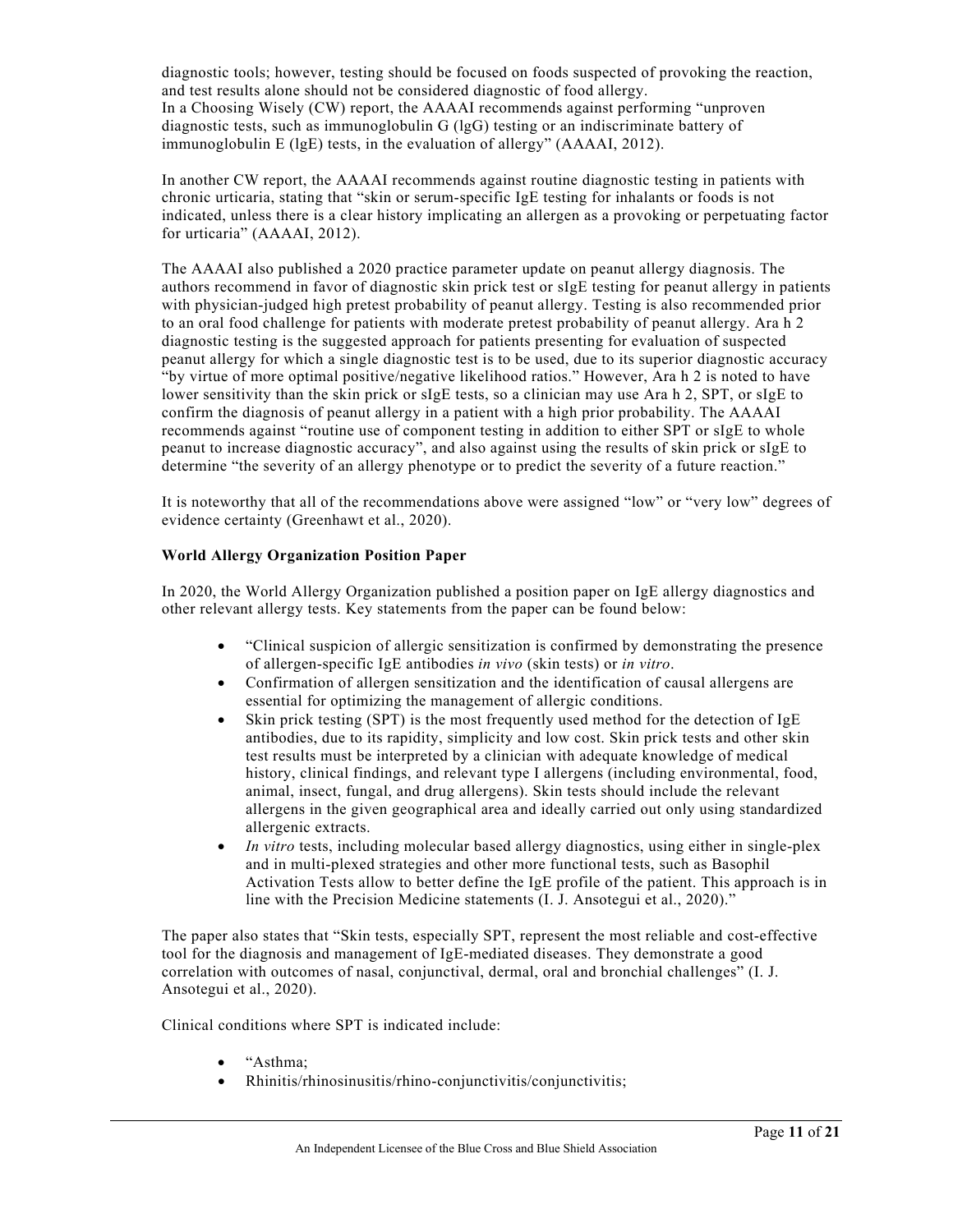- Eczema/atopic dermatitis (in the setting of selectively high clinical suspicion for underlying presence of IgE hypersensitivity to specific allergens);
- Suspected food allergy (oral allergy syndrome, anaphylaxis/acute onset or exacerbation of urticaria or eczema that is temporally correlated with food ingestion);
- Suspected drug allergy;
- Hymenoptera venom allergy (systemic reactions immediately following insect sting);
- Suspected occupational disease or exposure to selected potential allergens;
- Chronic urticaria in rare selected cases which strongly suggest an allergen as potential trigger/ aggravating factor;
- Less common disorders, such as eosinophilic esophagitis, eosinophilic gastroenteritis or allergic bronchopulmonary aspergillosis, where IgE sensitization is one of the characteristics of its pathogenesis. However, there is controversy regarding the utility of SPT for these illnesses (I. J. Ansotegui et al., 2020)."

"SPT is not routinely indicated in the following instances in the absence of other existing features of allergic disease:

- Suspected food intolerance (e.g., irritable bowel syndrome, etc.);
- Chronic urticaria in the absence of allergic features in the history;
- Desire to lose weight (according to nonconventional approaches, obesity may be due to food intolerance, but no supporting scientific data have been reported in the literature);
- Non-specific food-associated symptoms to food additives/preservatives/colorants;
- Evaluation of the effectiveness of allergen immunotherapy (but may be supportive in Hymenoptera venom immunotherapy);
- Non-specific respiratory symptoms to irritants (i.e., smoke, perfumes, detergents, chemicals and other strong odors);
- Screening for allergic sensitization patterns in the absence of clinical symptoms (i.e., family history of allergy);
- Non-specific cutaneous rashes in the absence of atopic features or other allergic symptoms; migraine, except for the indication of specific hypersensitivity to hormones. However, strong scientific data are still missing.
- Chronic fatigue syndrome (I. J. Ansotegui et al., 2020)."

In a 2020 publication on anaphylaxis guidance, the WAO confirms that "allergy testing should be based on patient history and local data regarding the common causes of anaphylaxis in the region. The most frequent elicitor groups worldwide are food, insect venom, and drugs" (Cardona et al., 2020).

## **World Allergy Organization (WAO), Allergic Rhinitis and its Impact on Asthma (ARIA), and the Global Allergy and Asthma European Network (GA2LEN)**

The WAO, ARIA, and GA2LEN published a consensus document in 2020 focused on molecularbased allergy diagnoses. Precision allergy molecular diagnostic applications (PAMD@) "can increase the accuracy of an allergy diagnosis in certain circumstances. In allergic patients, a molecular approach is suitable for the following:

- assessing the risk of potential allergic reactions, which depend on the individual allergic (clinical) sensitization profile;
- evaluating whether unknown potential triggering factors are present (i.e., the presence of sIgE versus allergenic molecules correlated with high risk for allergic reactions)" (Ignacio J. Ansotegui et al., 2020).

## **National Institute of Allergy and Infectious Diseases (NIAID)**

The NIAID convened an expert panel to review current information and to make recommendations related to the evaluation of food allergy (FA), including the use of specific IgE (sIgE) testing (Boyce et al., 2010). With regards to allergen-specific serum IgE determination, NIAID recommended that "sIgE tests for identifying foods that potentially provoke IgE-mediated food-induced allergic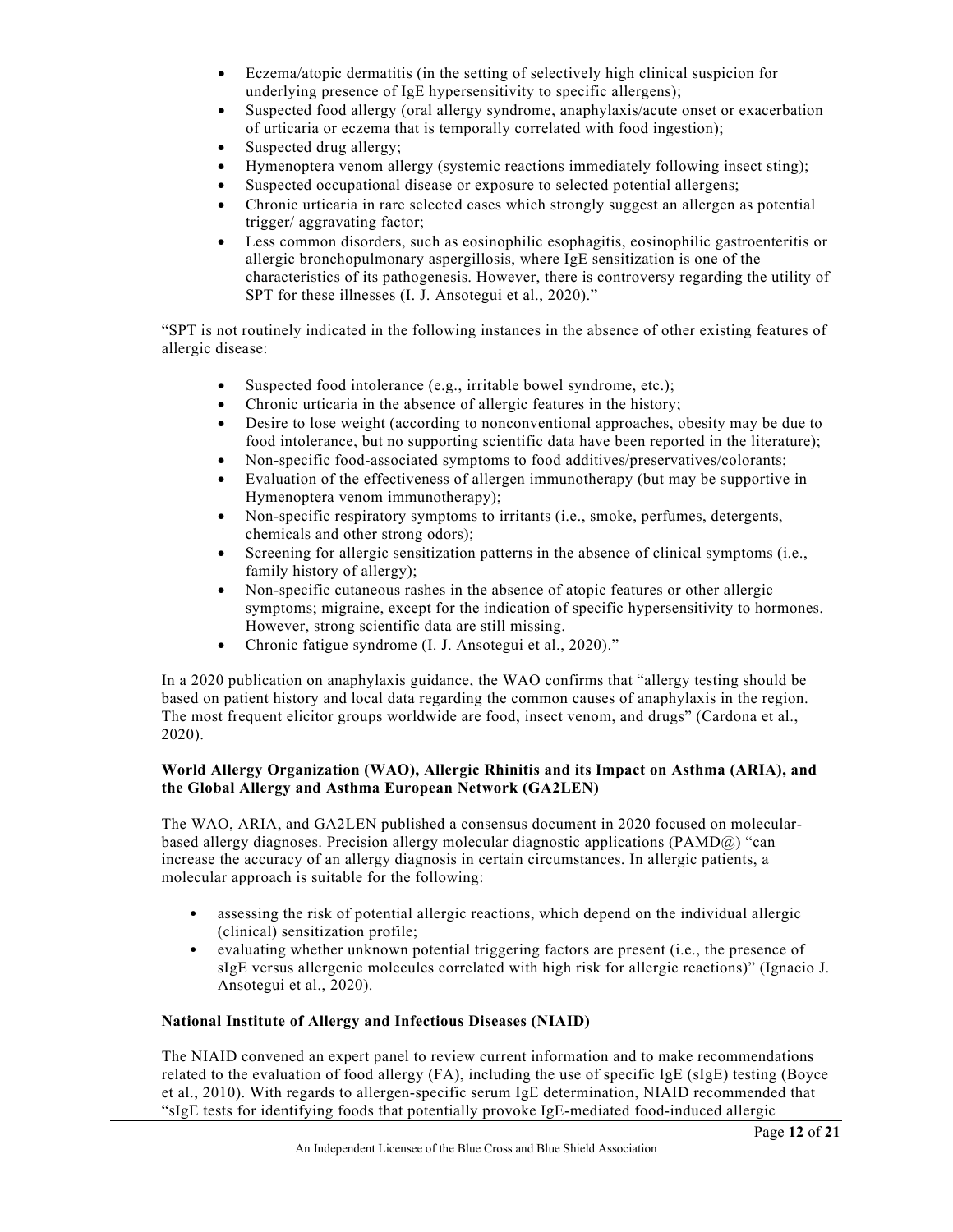reactions, but alone these tests are not diagnostic of FA." It stated that "sIgE testing and skin prick testing both depend on the presence of allergen-specific antibodies. Because the former test measures sIgE in the serum and the latter reflects IgE bound to cutaneous mast cells, their results may not always correlate. Serum testing can be especially useful when SPTs cannot be done (for example, due to extensive dermatitis or dermatographism), or when antihistamines cannot be discontinued." The NIAID also recommended not using the combination of skin prick test (SPT), sIgE tests and atopy patch test (ATP) for the routine diagnosis of food allergy.

Additionally, the NIAID notes that "the routine use of measuring total serum IgE should not be used to make a diagnosis of FA."

"Non-standardized tests" such as basophil histamine release/activation, lymphocyte stimulation, allergen-specific IgG, cytotoxicity assays, and mediator release assays should not be used in the routine evaluation of FA, according to the NIAID guidelines (Boyce et al., 2010).

In 2017, the NIAID published addendum guidelines for the prevention of peanut allergy in the United States. These guidelines note that the expert panel (EP) "recommends that evaluation with peanut-specific IgE (peanut sIgE) measurement, SPTs, or both be strongly considered before introduction of peanut to determine if peanut should be introduced and, if so, the preferred method of introduction. To minimize a delay in peanut introduction for children who may test negative, testing for peanut sIgE may be the preferred initial approach in certain health care settings, such as family medicine, pediatrics, or dermatology practices, in which skin prick testing is not routine" (Togias et al., 2017). Further, "The EP does not recommend food allergen panel testing or the addition of sIgE testing for foods other than peanut because of their poor positive predictive value, which could lead to misinterpretation, overdiagnosis of food allergy, and unnecessary dietary restrictions" (Togias et al., 2017). More, if an infant has severe eczema, an egg allergy, or both, the EP recommends to "Strongly consider evaluation by sIgE measurement and/or SPT and, if necessary, an OFC. Based on test results, introduce peanut-containing foods" (Togias et al., 2017).

#### **American Academy of Pediatrics (AAP)**

In 2012, AAP released a clinical report on allergy testing in childhood. It stated that "Both serum sIgE tests and SPT are sensitive and have similar diagnostic properties." The AAP summary included the following:

- "Treatment decisions for infants and children with allergy should be made on the basis of history and, when appropriate, identified through directed serum sIgE or SPT testing. Newer in vitro sIgE tests have supplanted radioallergosorbent tests."
- "Positive sIgE test results indicate sensitization but are not equivalent to clinical allergy. Large panels of indiscriminately performed screening tests may, therefore, provide misleading information."
- "Increasingly higher levels of sIgE (higher concentrations on serum tests or SPT wheal size) generally correlate with an increased risk of clinical allergy."
- "Use of a multiallergen serum test can be helpful for screening for atopic disease if there is a clinical suspicion. If positive, allergen-specific testing may be considered.
- "Tests for allergen-specific IgG antibodies are not helpful for diagnosing allergies (AAP, 2012)."

In 2019, the AAP published new guidelines on the prevention of childhood food allergies and other allergic conditions. This article states that "The new recommendations for the prevention of peanut allergy are based largely on the LEAP trial and are endorsed by the AAP." The AAP endorsed guidelines were published by Togias et al. (2017) and are noted above. They state that the highestrisk infants (those with severe eczema and/or egg allergies) should be introduced to peanuts by 4-6 months; further, allergy testing is strongly advised before peanut introduction. SPT and blood testing for peanut-specific IgE (sIgE) are allowable (Greer, Sicherer, & Burks, 2019; S. Sicherer, 2017).

In 2020, the AAP published a state-of-the-art review of peanut allergy testing advances and controversies. The article states that "current first-line diagnostic tests for peanut allergy have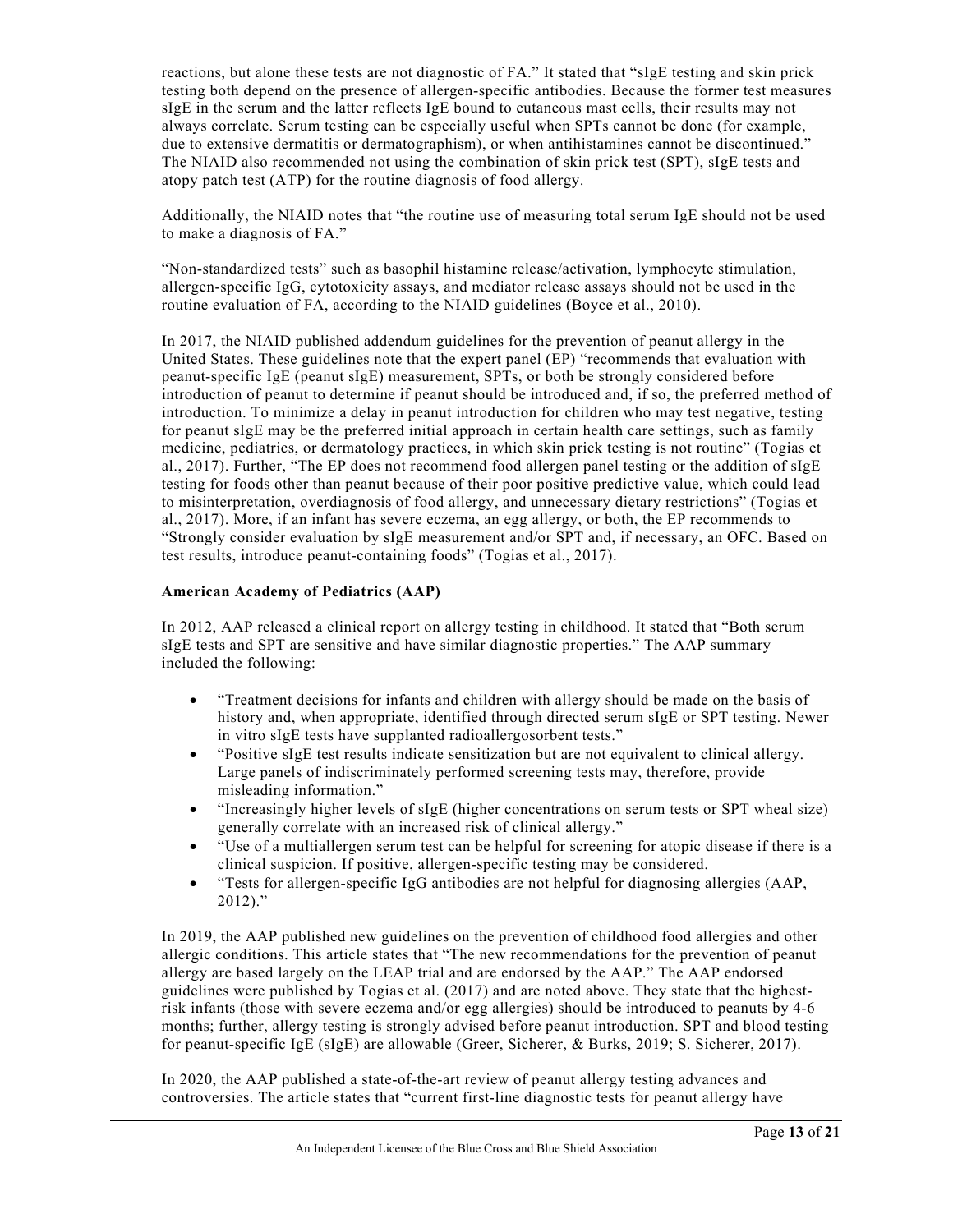limited specificity, which may be enhanced with emerging tools such as component-resolved diagnostics." Like the 2019 guideline, they note that first-line best practices for peanut allergy testing include SPT or serum peanut-specific IgE measurement. While both tests are highly sensitive, neither correlate strongly with reaction severity, according to the AAP (Abrams, Chan, & Sicherer, 2020).

#### **U.S. Food and Drug Administration (FDA) on Xolair**

The availability of Xolair for treatment of allergic asthma also has implications for allergy testing. According to the package insert, Xolair is indicated for patients 6 years of age and older with moderate to severe persistent asthma who have a positive skin test or in vitro reactivity to a perennial aeroallergen and whose symptoms are inadequately controlled with inhaled corticosteroids… Determine dose (mg) and dosing frequency by serum total IgE level (IU/mL) measured before the start of treatment, and by body weight (kg)." The prescribing information also notes that "Total IgE levels are elevated during treatment and remain elevated for up to one year after the discontinuation of treatment. Therefore, re-testing of IgE levels during Xolair treatment cannot be used as a guide for dose determination" (FDA, 2016).

#### **International Consensus Statement on Allergy and Rhinology: Allergic Rhinitis**

The authors reviewed the existing evidence behind various aspects of evaluation and diagnosis of the AR patient, and developed the following recommendations (Wise et al., 2018):

- "History taking is essential in the diagnosis of AR. Physical examination is recommended in the diagnosis of AR, and when combined with patient history, it increases diagnostic accuracy and excludes alternative causes. Making a presumptive diagnosis of AR on history (ideally combined with physical examination) is reasonable and would not delay treatment initiation. Confirmation with diagnostic testing is required for progression to AIT, or desirable with inadequate response to initial treatment."
- "Skin‐prick testing (SPT) is recommended for evaluation of allergen sensitivities in appropriately selected patients. Regular use of the same SPT device will allow clinicians to familiarize themselves with it and interpretation of results may therefore be more consistent. The use of standardized allergen extracts can further improve consistency of interpretation. Patients can benefit from identification of their specific sensitivities. SPT is a quick and relatively comfortable way to test several antigens with accuracy similar to other available methods of testing."
- "Total IgE assessment is an option to assess atopic status. However, the evidence does not support a routine use."
- "Serum sIgE testing may be used in the evaluation of AR. Using standardized allergens and rigorous proficiency testing on the part of laboratories may improve accuracy. Patients can benefit from identification of their specific sensitivities. Further, in some patients who cannot undergo skin testing, sIgE testing is a safe and effective alternative."
- "The average pooled sensitivity of SPT is 85% which is often slightly higher than that of serum sIgE testing; however, this is not universally true depending on the allergen tested and the characteristics of the patient. Based on accuracy, convenience, cost, and promptness of results, SPT is often chosen as the first line diagnostic instrument to detect sensitivity to aeroallergens. Intradermal testing can be used as a second line test to exclude reactivity if the clinical suspicion is very high. In cases where dermatographism is present and/or patients are unable to wean off medications that affect skin testing, sIgE testing may be a better choice."
- "BAT is an option for AR diagnosis when first‐line tests are inconclusive or for measuring response to AIT. Basophil sensitivity may be a useful marker for following response to immunotherapy."
- "Skin testing is not appropriate in all patients. Absolute or relative contraindications to SPT include uncontrolled or severe asthma, severe or unstable cardiovascular disease,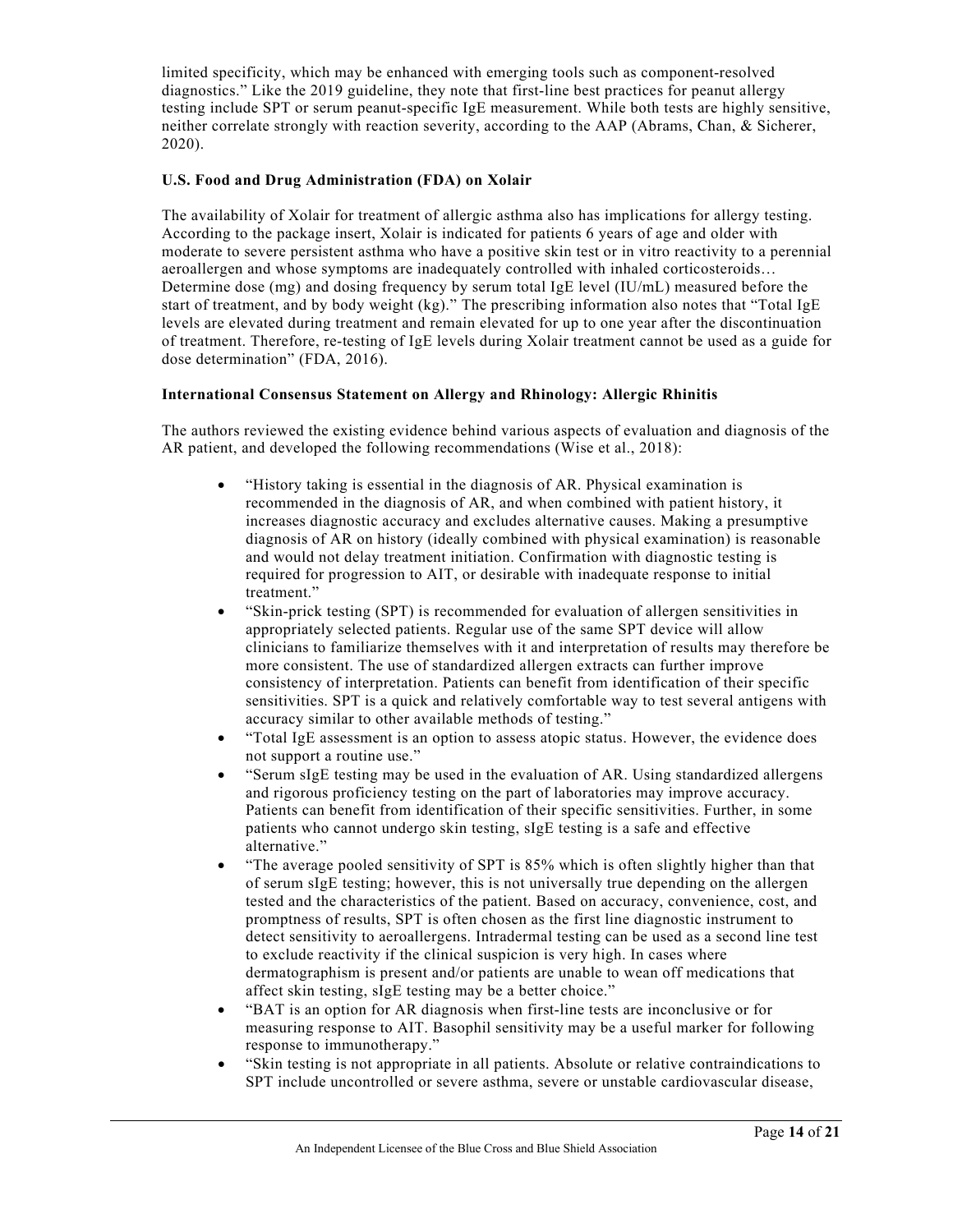concurrent beta‐blocker therapy, and pregnancy. Certain medications and skin conditions may interfere with skin testing."

- The list of medications that may interfere with skin testing are as follows: H1, H2, or topical antihistamines, anti‐IgE (omalizumab), leukotriene receptor antagonists, tricyclic antidepressants, selective serotonin reuptake inhibitors (SSRIs), benzodiazepines, topical (cutaneous) or systemic corticosteroids, and topical calcineurin inhibitors (i.e. tacrolimus, picrolimus).
- The guideline states that because of the "lack of published studies on this topic, an Aggregate Grade of Evidence and evidence based recommendation cannot be provided." However, they mention dermatitis and dermatographism as two skin conditions that may interfere with skin testing. (Wise et al., 2018)

#### **The National Academies of Science, Engineering and Medicine**

The National Academies of Science, Engineering and Medicine convened an expert committee to review the science and management practices of food allergy. Overall, they found that:

- "Currently, no simple diagnostic tests exist for food allergy."
- "Food allergy evaluation procedures include a medical history and physical examination, and also may include food-specific skin prick test, food-specific serum immunoglobulin E test, diagnostic food elimination diet, and oral food challenge (OFC). Selection of the specific tests needs to be individualized based on the medical history of each patient."
- "The BAT shows promising preliminary data, the potential utility is recognized and will require additional validation and standardization. "Guidelines suggest not using the BAT clinically on the grounds that it is nonstandardized, but recognize its use as a research tool (NASEM, 2016)."

In 2017, the National Academies of Science, Engineering and Medicine convened an expert committee to examine critical issues related to food allergy. Regarding diagnosis and prognosis, the committee notes that "physicians [should] use evidence-based, standardized procedures as the basis for food allergy diagnosis and avoid nonstandardized and unproven procedures….When food allergy is suspected, the patient should be evaluated by a physician who has the training and experience to select and interpret appropriate diagnostic tests" (S. H. Sicherer et al., 2017).

#### **American Academy of Family Physicians (AAFP)**

AAFP's recommendations for practice state: "Allergy and immunologic testing can help clarify the diagnosis and guide treatment. Immediate immunoglobulin E (IgE) and delayed T cell–mediated reactions are the main types of allergic responses. The allergens suspected in an immediate IgEmediated response are identified through serum IgE-specific antibody or skin testing. For patients with an inhalant allergy, skin or IgE-specific antibody testing is preferred. In patients with food allergies, eliminating the suspected allergenic food from the diet is the initial treatment. If this is ineffective, IgE-specific antibody or skin testing can exclude allergens. An oral food challenge should be performed to confirm the diagnosis. Patients with an anaphylactic reaction to an insect sting should undergo IgE-specific antibody or skin testing. Skin testing for penicillin has a high negative predictive value and can help when penicillin administration is indicated and there are limited alternatives. Testing for other drug allergies has less well-determined sensitivity and specificity but can guide the diagnosis. Patch testing can help identify the allergen responsible for contact dermatitis (K. L. Chang & J. C. Guarderas, 2018)."

#### **European Academy of Allergy and Clinical Immunology (EAACI)**

The EAACI published guidelines on "Biomarkers for monitoring the clinical efficacy of allergen Immunotherapy (AIT)." In it, they concluded that "to date, there are no validated and generally accepted candidate biomarkers that are predictive or indicative of the clinical response to AIT." However, they did note sIgE/tIgE ratio and IgE‐FAB as candidate biomarkers for future research (Shamji et al., 2017).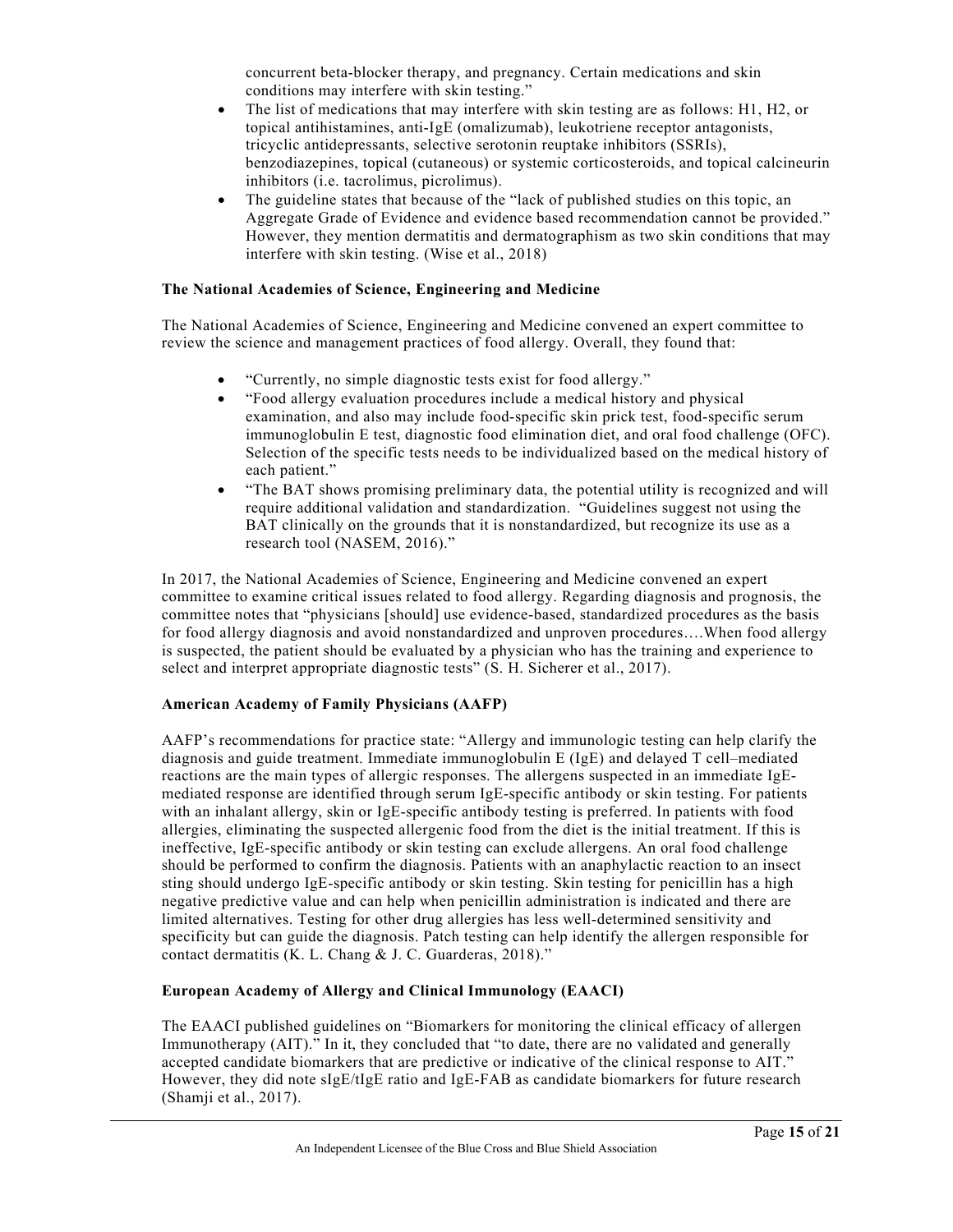The EAACI released a position statement on the BAT. In it, they concluded that "Basophil activation test has been established as a routine diagnostic test with standardized allergen preparations in a number of service laboratories… An important next step is the standardization and automation of analysis of BAT. Once that is achieved, it will be possible to do large multicenter trials to characterize the diagnostic performance of BAT and broaden its use as a clinical tool (Hoffmann et al., 2015)."

#### **National Institute for Health and Care Excellence (NICE)**

NICE published a guideline on asthma, recommending against use of serum total or specific IgE for diagnosing asthma. Specific IgE or prick tests to aeroallergens should be used to identify triggers to asthma after a formal diagnosis has been made (NICE, 2021).

NICE also released a statement on multiplex allergen testing, particularly "ImmunoCAP ISAC" Although they acknowledge the test's promise, they state that there is "insufficient evidence to recommend the routine adoption of multiplex allergen testing with ImmunoCAP ISAC 112 to help diagnose allergy and predict the risk of an allergic reaction in people with allergy that is difficult to diagnose, when used with standard clinical assessment (NICE, 2020)."

#### **Applicable Federal Regulations**

The FDA has cleared 44 assays for total IgE as of July 13, 2021 (FDA, 2021). Additionally, many labs have developed specific tests that they must validate and perform in house. These laboratorydeveloped tests (LDTs) are regulated by the Centers for Medicare and Medicaid (CMS) as highcomplexity tests under the Clinical Laboratory Improvement Amendments of 1988 (CLIA '88). LDTs are not approved or cleared by the U. S. Food and Drug Administration; however, FDA clearance or approval is not currently required for clinical use.

# **Billing/Coding/Physician Documentation Information**

This policy may apply to the following codes. Inclusion of a code in this section does not guarantee that it will be reimbursed. For further information on reimbursement guidelines, please see Administrative Policies on the Blue Cross Blue Shield of North Carolina web site at www.bcbsnc.com. They are listed in the Category Search on the Medical Policy search page.

*Applicable service codes: 82784, 82785, 82787, 83516, 86001, 86003, 86005, 86008, 88184, 88185, 0165U, 0178U*

BCBSNC may request medical records for determination of medical necessity. When medical records are requested, letters of support and/or explanation are often useful, but are not sufficient documentation unless all specific information needed to make a medical necessity determination is included.

# **Scientific Background and Reference Sources**

AAAAI. (2012). Retrieved from [http://www.choosingwisely.org/clinician-lists/american-academy](http://www.choosingwisely.org/clinician-lists/american-academy-allergy-asthma-immunology-diagnostic-tests-for-allergy-evaluation/)[allergy-asthma-immunology-diagnostic-tests-for-allergy-evaluation/](http://www.choosingwisely.org/clinician-lists/american-academy-allergy-asthma-immunology-diagnostic-tests-for-allergy-evaluation/) AAP. (2012). Allergy Testing in Childhood: Using Allergen-Specific IgE Tests. Retrieved from

<https://pdfs.semanticscholar.org/51a4/dfa0a84e4dc8b0893529a6197bd9b94bdbfe.pdf> Abrams, E. M., Chan, E. S., & Sicherer, S. (2020). Peanut Allergy: New Advances and Ongoing Controversies. *Pediatrics, 145*(5), e20192102. doi:10.1542/peds.2019-2102

Adams, P. F., Kirzinger, W. K., & Martinez, M. (2013). Summary health statistics for the U.S. population: National Health Interview Survey, 2012. *Vital Health Stat 10*(259), 1-95. Retrieved from <http://dx.doi.org/>

AllerGenis. (2021). PIONEERING PRECISION DIAGNOSTICS FOR FOOD ALLERGY. Retrieved from<https://www.allergenis.com/technology>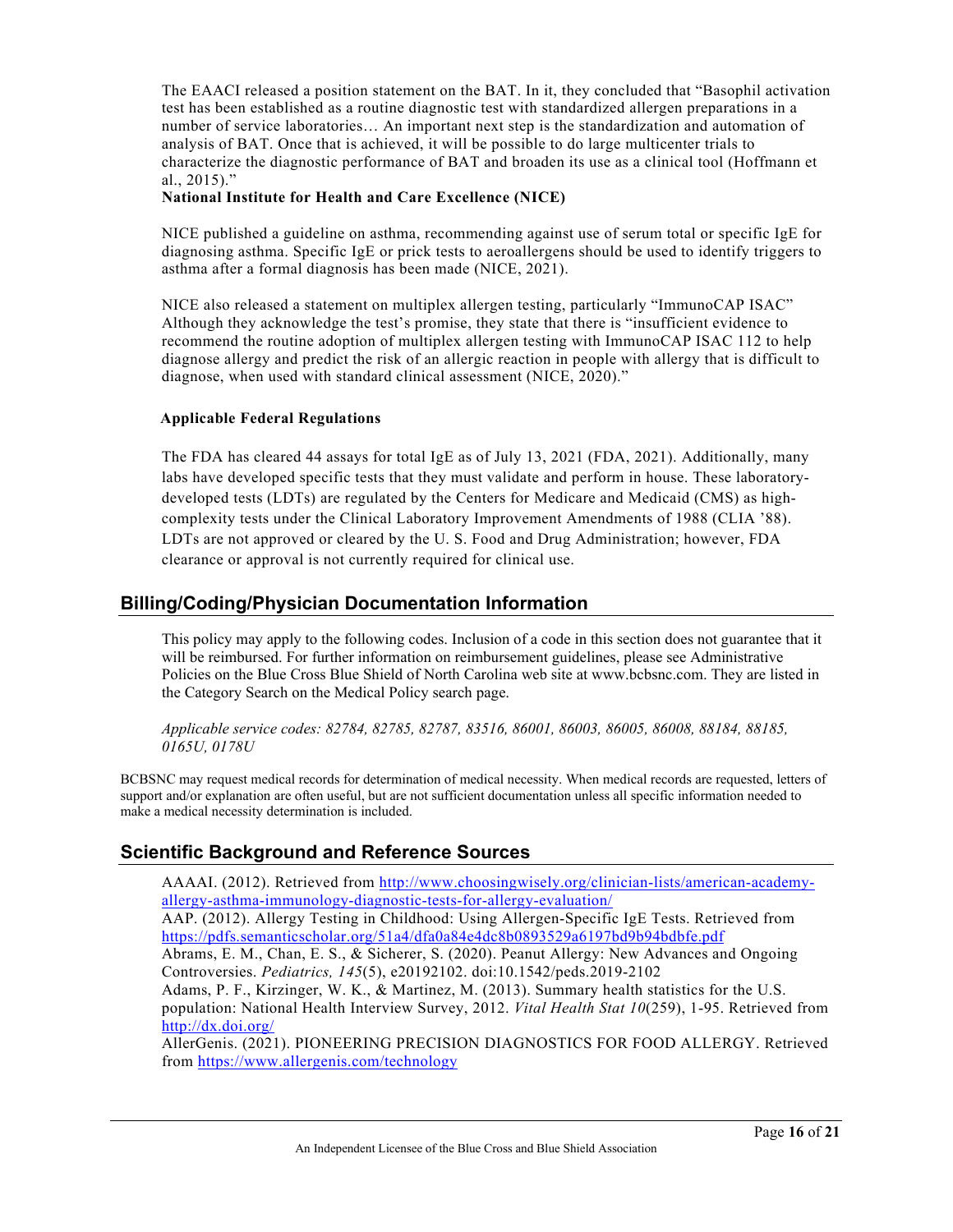Ansotegui, I. J., Melioli, G., Canonica, G. W., Caraballo, L., Villa, E., Ebisawa, M., . . . Zuberbier, T. (2020). IgE allergy diagnostics and other relevant tests in allergy, a World Allergy Organization position paper. *World Allergy Organ J, 13*(2), 100080. doi:10.1016/j.waojou.2019.100080 Ansotegui, I. J., Melioli, G., Canonica, G. W., Gomez, R. M., Jensen-Jarolim, E., Ebisawa, M., . . . Oppenheimer, J. (2020). A WAO - ARIA - GA(2)LEN consensus document on molecular-based allergy diagnosis (PAMD@): Update 2020. *World Allergy Organ J, 13*(2), 100091. doi:10.1016/j.waojou.2019.100091

Bahri, R., Custovic, A., Korosec, P., Tsoumani, M., Barron, M., Wu, J., . . . Bulfone-Paus, S. (2018). Mast cell activation test in the diagnosis of allergic disease and anaphylaxis. In *J Allergy Clin Immunol* (Vol. 142, pp. 485-496 e416).

Bernstein, I. L., Li, J. T., Bernstein, D. I., Hamilton, R., Spector, S. L., Tan, R., . . . Weber, R. (2008). Allergy diagnostic testing: an updated practice parameter. *Ann Allergy Asthma Immunol, 100*(3 Suppl 3), S1-148. Retrieved from<http://dx.doi.org/>

Beyer, K., & Teuber, S. S. (2005). Food allergy diagnostics: scientific and unproven procedures. *Curr Opin Allergy Clin Immunol, 5*(3), 261-266. Retrieved from<http://dx.doi.org/>

Boyce, J. A., Assa'ad, A., Burks, A. W., Jones, S. M., Sampson, H. A., Wood, R. A., . . . Schwaninger, J. M. (2010). Guidelines for the Diagnosis and Management of Food Allergy in the United States: Summary of the NIAID-Sponsored Expert Panel Report. *J Allergy Clin Immunol, 126*(6), 1105-1118. doi:10.1016/j.jaci.2010.10.008

Caglayan Sozmen, S., Povesi Dascola, C., Gioia, E., Mastrorilli, C., Rizzuti, L., & Caffarelli, C. (2015). Diagnostic accuracy of patch test in children with food allergy. *Pediatr Allergy Immunol, 26*(5), 416-422. doi:10.1111/pai.12377

Cardona, V., Ansotegui, I. J., Ebisawa, M., El-Gamal, Y., Fernandez Rivas, M., Fineman, S., . . . Worm, M. (2020). World allergy organization anaphylaxis guidance 2020. *World Allergy Organ J, 13*(10), 100472. doi:10.1016/j.waojou.2020.100472

Carlsson, M., Thorell, L., Sjolander, A., & Larsson-Faria, S. (2015). Variability of total and free IgE levels and IgE receptor expression in allergic subjects in and out of pollen season. *Scand J Immunol, 81*(4), 240-248. doi:10.1111/sji.12270

CellScienceSystems. (2021). Identify food and chemical sensitivities with the Alcat Test. Retrieved from<https://cellsciencesystems.com/providers/alcat-test/>

Chang, K.-L., & Guarderas, J. C. (2018). Allergy Testing: Common Questions and Answers. *American Family Physician, 98*(1), 34-39. Retrieved from /afp/2018/0701/p34.pdf

Chang, K. L., & Guarderas, J. C. (2018). Allergy Testing: Common Questions and Answers. *Am Fam Physician, 98*(1), 34-39.

Chow, A. W., Benninger, M. S., Brook, I., Brozek, J. L., Goldstein, E. J., Hicks, L. A., . . . File, T. M., Jr. (2012). IDSA clinical practice guideline for acute bacterial rhinosinusitis in children and adults. *Clin Infect Dis, 54*(8), e72-e112. doi:10.1093/cid/cir1043

Davila, I., Valero, A., Entrenas, L. M., Valveny, N., & Herraez, L. (2015). Relationship between serum total IgE and disease severity in patients with allergic asthma in Spain. *J Investig Allergol Clin Immunol, 25*(2), 120-127.

Depince-Berger, A. E., Sidi-Yahya, K., Jeraiby, M., & Lambert, C. (2017). Basophil activation test: Implementation and standardization between systems and between instruments. *Cytometry A, 91*(3), 261-269. doi:10.1002/cyto.a.23078

Dykewicz, M. S., Wallace, D. V., Amrol, D. J., Baroody, F. M., Bernstein, J. A., Craig, T. J., . . . Steven, G. C. (2020). Rhinitis 2020: A practice parameter update. *J Allergy Clin Immunol, 146*(4), 721-767. doi:10.1016/j.jaci.2020.07.007

FDA. (2016). Xolair Label. Retrieved from

[https://www.accessdata.fda.gov/drugsatfda\\_docs/label/2016/103976s5225lbl.pdf](https://www.accessdata.fda.gov/drugsatfda_docs/label/2016/103976s5225lbl.pdf) FDA. (2021). Devices@FDA. Retrieved from

<https://www.accessdata.fda.gov/scripts/cdrh/devicesatfda/index.cfm>

Genova. (2021). Allergix® IgG4 Food Antibodies 90 - Serum. Retrieved from

<https://www.gdx.net/product/allergix-igg4-food-antibodies-90-food-sensitivity-test-serum>

Greenhawt, M., Shaker, M., Wang, J., Oppenheimer, J. J., Sicherer, S., Keet, C., . . . Wallace, D. (2020). Peanut allergy diagnosis: A 2020 practice parameter update, systematic review, and GRADE analysis. *J Allergy Clin Immunol, 146*(6), 1302-1334. doi:10.1016/j.jaci.2020.07.031

Greer, F. R., Sicherer, S. H., & Burks, A. W. (2019). The Effects of Early Nutritional Interventions on the Development of Atopic Disease in Infants and Children: The Role of Maternal Dietary Restriction, Breastfeeding, Hydrolyzed Formulas, and Timing of Introduction of Allergenic Complementary Foods. *Pediatrics, 143*(4). doi:10.1542/peds.2019-0281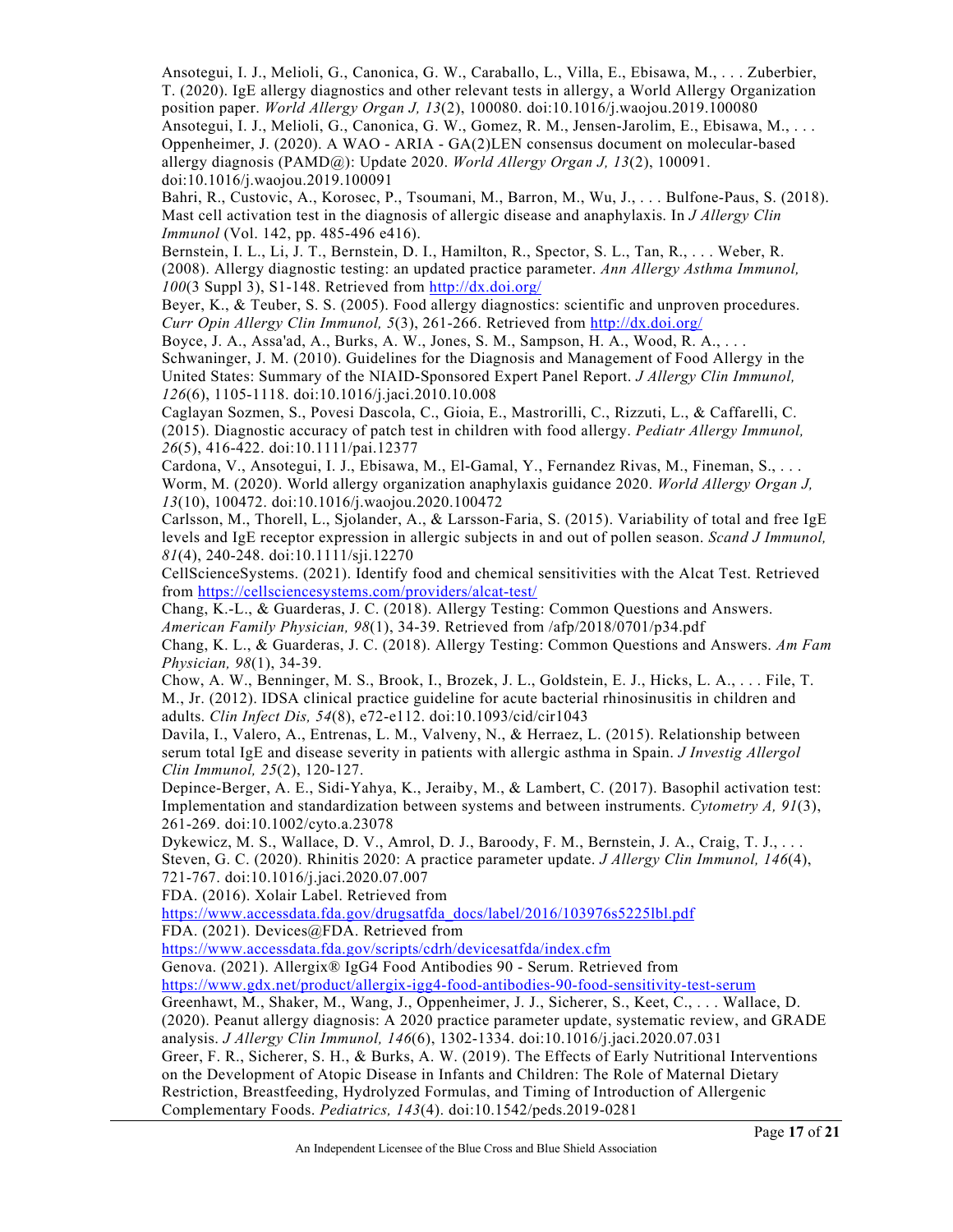Hamilton, R. (2018). *Allergen sampling in the environment - UpToDate*. In A. Feldweg (Ed.), *UpToDate*. Retrieved from [https://www.uptodate.com/contents/allergen-sampling-in-the](https://www.uptodate.com/contents/allergen-sampling-in-the-environment?source=search_result&search=allergen&selectedTitle=5%7E150)[environment?source=search\\_result&search=allergen&selectedTitle=5~150](https://www.uptodate.com/contents/allergen-sampling-in-the-environment?source=search_result&search=allergen&selectedTitle=5%7E150)

Hamilton, R. (2020). *Allergen sampling in the environment - UpToDate*. In A. Feldweg (Ed.), *UpToDate*. Retrieved from [https://www.uptodate.com/contents/allergen-sampling-in-the](https://www.uptodate.com/contents/allergen-sampling-in-the-environment?source=search_result&search=allergen&selectedTitle=5%7E150)[environment?source=search\\_result&search=allergen&selectedTitle=5~150](https://www.uptodate.com/contents/allergen-sampling-in-the-environment?source=search_result&search=allergen&selectedTitle=5%7E150)

Hamilton, R. G., Matsson, P. N., Hovanec-Burns, D. L., Van Cleve, M., Chan, S., Kober, A., ... Quicho, R. (2015). Analytical Performance Characteristics, Quality Assurance and Clinical Utility of Immunological Assays for Human IgE Antibodies of Defined Allergen Specificities.(CLSI-ILA20- A3). *Journal of Allergy and Clinical Immunology, 135*(2), AB8.

Hammond, C., & Lieberman, J. A. (2018). Unproven Diagnostic Tests for Food Allergy. *Immunol Allergy Clin North Am, 38*(1), 153-163. doi:10.1016/j.iac.2017.09.011

He, Y. T., & Reisacher, W. R. (2019). Sensitivity, specificity, and predictive value of oral mucosal brush biopsy for the diagnosis of peanut allergy. *Int Forum Allergy Rhinol, 9*(6), 624-628. doi:10.1002/alr.22302

Hemmings, O., Kwok, M., McKendry, R., & Santos, A. F. (2018). Basophil Activation Test: Old and New Applications in Allergy. *Current Allergy and Asthma Reports, 18*(12), 77. doi:10.1007/s11882- 018-0831-5

Hoffmann, H. J., Santos, A. F., Mayorga, C., Nopp, A., Eberlein, B., Ferrer, M., . . . Knol, E. F. (2015). The clinical utility of basophil activation testing in diagnosis and monitoring of allergic disease. *Allergy, 70*(11), 1393-1405. doi:10.1111/all.12698

Jackson, K. D., Howie., L. D., Akinbami, L. J., & CDC. (2013). Trends in Allergic Conditions Among Children: United States, 1997-2011. NCHS Data Brief. No 121. Retrieved from <https://www.cdc.gov/nchs/products/databriefs/db121.htm>

Kim, S. Y., Kim, J. H., Jang, Y. S., Choi, J. H., Park, S., Hwang, Y. I., . . . Jung, K. S. (2016). The Basophil Activation Test Is Safe and Useful for Confirming Drug-Induced Anaphylaxis. *Allergy Asthma Immunol Res, 8*(6), 541-544. doi:10.4168/aair.2016.8.6.541

Klemans, R. J., van Os-Medendorp, H., Blankestijn, M., Bruijnzeel-Koomen, C. A., Knol, E. F., & Knulst, A. C. (2015). Diagnostic accuracy of specific IgE to components in diagnosing peanut allergy: a systematic review. *Clin Exp Allergy, 45*(4), 720-730. doi:10.1111/cea.12412

Knight, V., Wolf, M. L., Trikha, A., Curran-Everett, D., Hiserote, M., & Harbeck, R. J. (2018). A comparison of specific IgE and skin prick test results to common environmental allergens using the HYTEC™ 288. *Journal of Immunological Methods, 462*, 9-12.

doi[:https://doi.org/10.1016/j.jim.2018.07.005](https://doi.org/10.1016/j.jim.2018.07.005)

Kowal, K., & DuBuske, L. (2019). Overview of skin testing for allergic disease - UpToDate. *UpToDate.* Retrieved from [https://www.uptodate.com/contents/overview-of-skin-testing-for-allergic](https://www.uptodate.com/contents/overview-of-skin-testing-for-allergic-disease?source=search_result&search=allergy%20testing&selectedTitle=2%7E150)[disease?source=search\\_result&search=allergy%20testing&selectedTitle=2~150](https://www.uptodate.com/contents/overview-of-skin-testing-for-allergic-disease?source=search_result&search=allergy%20testing&selectedTitle=2%7E150)

Kowal, K., & DuBuske, L. (2020). Overview of skin testing for allergic disease - UpToDate. *UpToDate.* Retrieved from [https://www.uptodate.com/contents/overview-of-skin-testing-for-allergic](https://www.uptodate.com/contents/overview-of-skin-testing-for-allergic-disease?source=search_result&search=allergy%20testing&selectedTitle=2%7E150)[disease?source=search\\_result&search=allergy%20testing&selectedTitle=2~150](https://www.uptodate.com/contents/overview-of-skin-testing-for-allergic-disease?source=search_result&search=allergy%20testing&selectedTitle=2%7E150)

Kowal, K. D., Lawrence. (2021). Overview of in vitro allergy tests. Retrieved from [https://www.uptodate.com/contents/overview-of-in-vitro-allergy-](https://www.uptodate.com/contents/overview-of-in-vitro-allergy-tests?search=allergy%20testing&source=search_result&selectedTitle=1%7E150&usage_type=default&display_rank=1)

[tests?search=allergy%20testing&source=search\\_result&selectedTitle=1~150&usage\\_type=default&d](https://www.uptodate.com/contents/overview-of-in-vitro-allergy-tests?search=allergy%20testing&source=search_result&selectedTitle=1%7E150&usage_type=default&display_rank=1) [isplay\\_rank=1.](https://www.uptodate.com/contents/overview-of-in-vitro-allergy-tests?search=allergy%20testing&source=search_result&selectedTitle=1%7E150&usage_type=default&display_rank=1) [https://www.uptodate.com/contents/overview-of-in-vitro-allergy-](https://www.uptodate.com/contents/overview-of-in-vitro-allergy-tests?search=allergy%20testing&source=search_result&selectedTitle=1%7E150&usage_type=default&display_rank=1)

[tests?search=allergy%20testing&source=search\\_result&selectedTitle=1~150&usage\\_type=default&d](https://www.uptodate.com/contents/overview-of-in-vitro-allergy-tests?search=allergy%20testing&source=search_result&selectedTitle=1%7E150&usage_type=default&display_rank=1) [isplay\\_rank=1](https://www.uptodate.com/contents/overview-of-in-vitro-allergy-tests?search=allergy%20testing&source=search_result&selectedTitle=1%7E150&usage_type=default&display_rank=1)

Lieberman, P., Nicklas, R. A., Randolph, C., Oppenheimer, J., Bernstein, D., Bernstein, J., . . . Tilles, S. A. (2015). Anaphylaxis--a practice parameter update 2015. *Ann Allergy Asthma Immunol, 115*(5), 341-384. doi:10.1016/j.anai.2015.07.019

Mowad, C. M. (2006). Patch testing: pitfalls and performance. *Curr Opin Allergy Clin Immunol, 6*(5), 340-344. doi:10.1097/01.all.0000244794.03239.8e

NASEM. (2016). *Finding a Path to Safety in Food Allergy: Assessment of the Global Burden, Causes, Prevention, Management, and Public Policy*. Retrieved from Washington (DC): <http://dx.doi.org/10.17226/23658>

Nelson, H. S. (2001). Variables in Allergy Skin Testing. *Immunology and Allergy Clinics, 21*(2), 281-290. doi:10.1016/S0889-8561(05)70206-X

NICE. (2020). ImmunoCAP ISAC 112 for multiplex allergen testing. Retrieved from <https://www.nice.org.uk/guidance/dg24/chapter/1-Recommendations>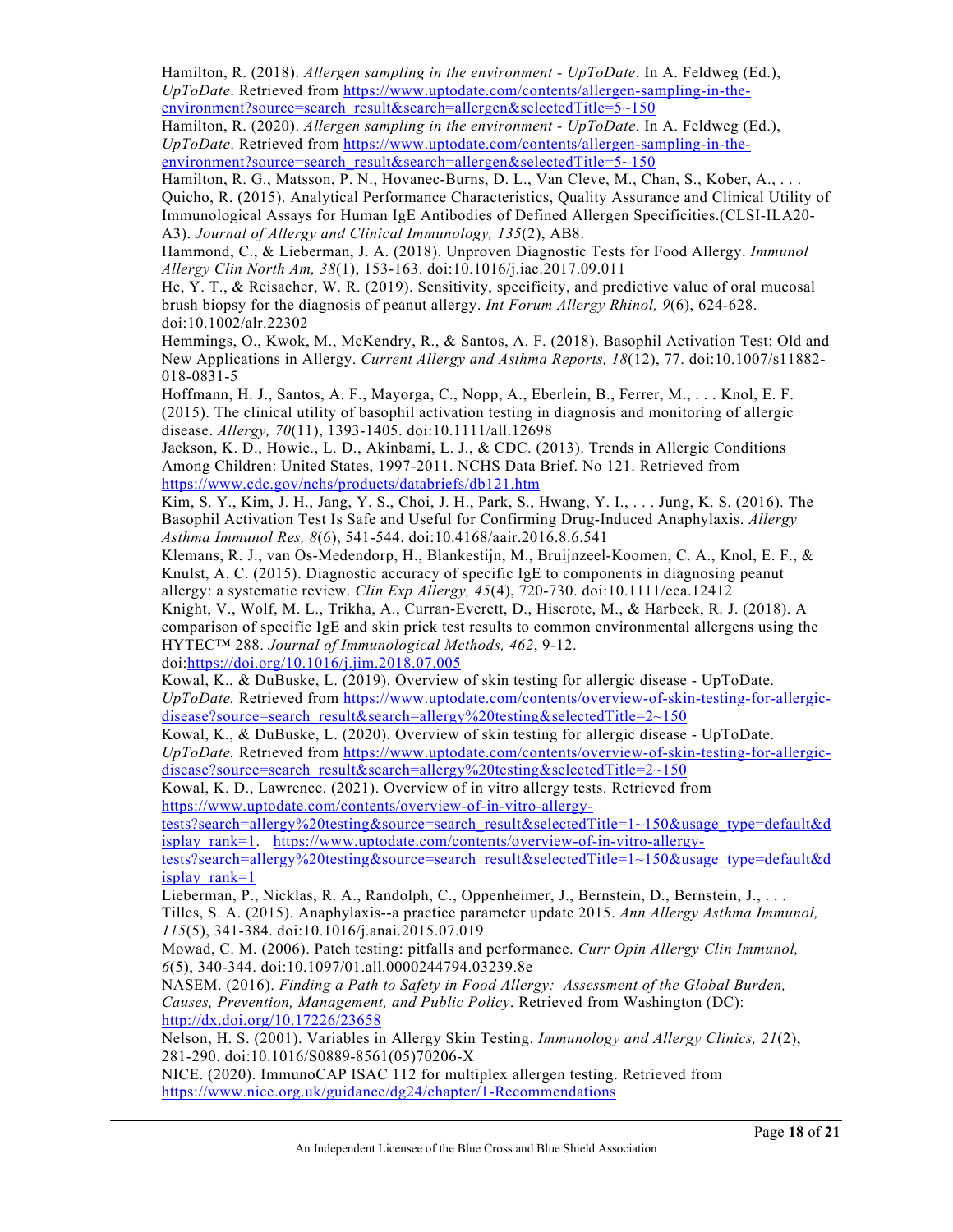NICE. (2021). Asthma: diagnosis, monitoring and chronic asthma management. Retrieved from <https://www.nice.org.uk/guidance/ng80>

Oppenheimer, J., & Nelson, H. S. (2006). Skin testing: a survey of allergists. *Ann Allergy Asthma Immunol, 96*(1), 19-23. doi:10.1016/s1081-1206(10)61034-4

Pawankar, R., Holgate, S. T., Canonica, G. W., Lockey, R. F., & Blaiss, M. S. (2013). *WAO White Book on Allergy | World Allergy Organization*.

Rietschel, R. L. (1997). COMPARISON OF ALLERGIC AND IRRITANT CONTACT DERMATITIS. *Immunology and Allergy Clinics, 17*(3), 359-364. doi:10.1016/S0889- 8561(05)70314-3

Sampson, H. A., Aceves, S., Bock, S. A., James, J., Jones, S., Lang, D., . . . Wallace, D. (2014). Food allergy: a practice parameter update-2014. *J Allergy Clin Immunol, 134*(5), 1016-1025.e1043. doi:10.1016/j.jaci.2014.05.013

Santos, A. F., Douiri, A., Becares, N., Wu, S. Y., Stephens, A., Radulovic, S., . . . Lack, G. (2014). Basophil activation test discriminates between allergy and tolerance in peanut-sensitized children. *J Allergy Clin Immunol, 134*(3), 645-652. doi:10.1016/j.jaci.2014.04.039

Santos, A. F., Du Toit, G., Douiri, A., Radulovic, S., Stephens, A., Turcanu, V., & Lack, G. (2015). Distinct parameters of the basophil activation test reflect the severity and threshold of allergic reactions to peanut. *J Allergy Clin Immunol, 135*(1), 179-186. doi:10.1016/j.jaci.2014.09.001

Santos, A. F., & Lack, G. (2016). Basophil activation test: food challenge in a test tube or specialist research tool? *Clin Transl Allergy, 6*, 10. doi:10.1186/s13601-016-0098-7

Santos, A. F., & Shreffler, W. G. (2017). Road map for the clinical application of the basophil activation test in food allergy. *Clin Exp Allergy, 47*(9), 1115-1124. doi:10.1111/cea.12964 Shamji, M. H., Kappen, J. H., Akdis, M., Jensen-Jarolim, E., Knol, E. F., Kleine-Tebbe, J., . . .

Schmidt-Weber, C. B. (2017). Biomarkers for monitoring clinical efficacy of allergen immunotherapy for allergic rhinoconjunctivitis and allergic asthma: an EAACI Position Paper. *Allergy, 72*(8), 1156-1173. doi:10.1111/all.13138

Sicherer, S. (2017). New guidelines detail use of 'infant-safe' peanut to prevent allergy. Retrieved from<https://www.aappublications.org/news/2017/01/05/PeanutAllergy010517>

Sicherer, S. H., Allen, K., Lack, G., Taylor, S. L., Donovan, S. M., & Oria, M. (2017). Critical Issues in Food Allergy: A National Academies Consensus Report. *Pediatrics, 140*(2). doi:10.1542/peds.2017-0194

Siroux, V., Lupinek, C., Resch, Y., Curin, M., Just, J., Keil, T., . . . Bousquet, J. (2017). Specific IgE and IgG measured by the MeDALL allergen-chip depend on allergen and route of exposure: The EGEA study. *J Allergy Clin Immunol, 139*(2), 643-654.e646. doi:10.1016/j.jaci.2016.05.023 Soares-Weiser, K., Takwoingi, Y., Panesar, S. S., Muraro, A., Werfel, T., Hoffmann-Sommergruber, K., . . . Sheikh, A. (2014). The diagnosis of food allergy: a systematic review and meta-analysis. *Allergy, 69*(1), 76-86. doi:10.1111/all.12333

Sookrung, N., Jotikaprasardhna, P., Bunnag, C., Chaicumpa, W., & Tungtrongchitr, A. (2019). Concordance of skin prick test and serum-specific IgE to locally produced component-resolved diagnostics for cockroach allergy. *Ann Allergy Asthma Immunol, 122*(1), 93-98. doi:10.1016/j.anai.2018.09.463

Spiriplex. (2021). Allergies. Retrieved from<https://spiriplex.com/allergies/>

Stokes, J., & Casale, T. (2019). The relationship between IgE and allergic disease. In A. Feldweg (Ed.), *UpToDate*. Retrieved from [https://www.uptodate.com/contents/the-relationship-between-ige](https://www.uptodate.com/contents/the-relationship-between-ige-and-allergic-disease?source=search_result&search=allergy+testing&selectedTitle=7%7E150)[and-allergic-disease?source=search\\_result&search=allergy+testing&selectedTitle=7%7E150](https://www.uptodate.com/contents/the-relationship-between-ige-and-allergic-disease?source=search_result&search=allergy+testing&selectedTitle=7%7E150)

Suárez-Fariñas, M., Suprun, M., Kearney, P., Getts, R., Grishina, G., Hayward, C., . . . Sampson, H. A. (2021). Accurate and reproducible diagnosis of peanut allergy using epitope mapping. *Allergy, n/a*(n/a). doi[:https://doi.org/10.1111/all.14905](https://doi.org/10.1111/all.14905)

Tannert, L. K., Mortz, C. G., Skov, P. S., & Bindslev-Jensen, C. (2017). Positive Skin Test or Specific IgE to Penicillin Does Not Reliably Predict Penicillin Allergy. *J Allergy Clin Immunol Pract, 5*(3), 676-683. doi:10.1016/j.jaip.2017.03.014

Togias, A., Cooper, S. F., Acebal, M. L., Assa'ad, A., Baker, J. R., Jr., Beck, L. A., . . . Boyce, J. A. (2017). Addendum guidelines for the prevention of peanut allergy in the United States: Report of the National Institute of Allergy and Infectious Diseases-sponsored expert panel. *J Allergy Clin Immunol, 139*(1), 29-44. doi:10.1016/j.jaci.2016.10.010

Tschopp, J. M., Sistek, D., Schindler, C., Leuenberger, P., Perruchoud, A. P., Wuthrich, B., . . . Brandli, O. (1998). Current allergic asthma and rhinitis: diagnostic efficiency of three commonly used atopic markers (IgE, skin prick tests, and Phadiatop). Results from 8329 randomized adults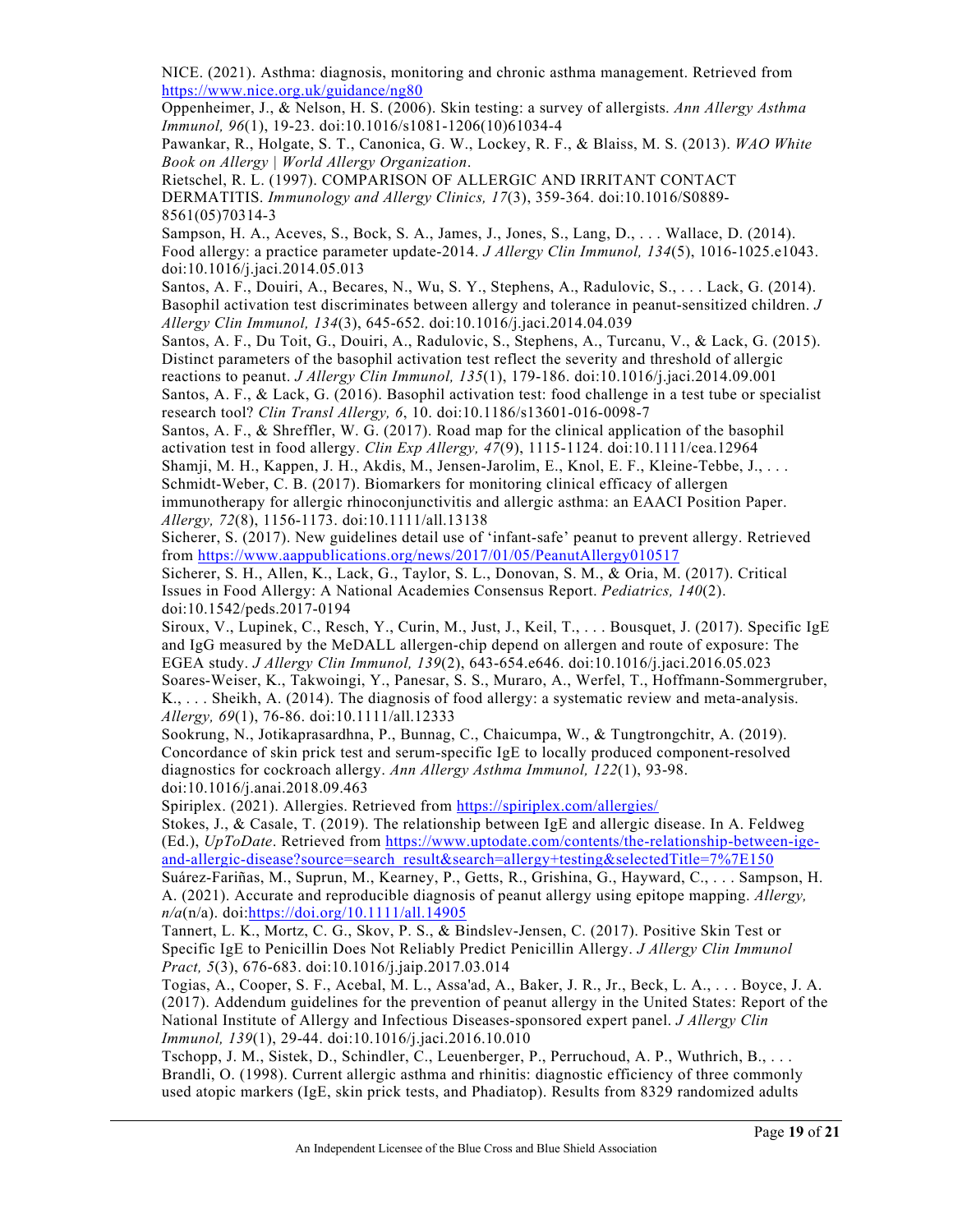from the SAPALDIA Study. Swiss Study on Air Pollution and Lung Diseases in Adults. *Allergy, 53*(6), 608-613. Retrieved from<https://pubmed.ncbi.nlm.nih.gov/9689343/>

Usmani, N., & Wilkinson, S. M. (2007). Allergic skin disease: investigation of both immediate- and delayed-type hypersensitivity is essential. *Clin Exp Allergy, 37*(10), 1541-1546. doi:10.1111/j.1365- 2222.2007.02805.x

Werther, R. L., Choo, S., Lee, K. J., Poole, D., Allen, K. J., & Tang, M. L. (2012). Variability in Skin Prick Test Results Performed by Multiple Operators Depends on the Device Used. *World Allergy Organ J, 5*(12), 200-204. doi:10.1097/WOX.0b013e31827e6513

Wise, S. K., Lin, S. Y., Toskala, E., Orlandi, R. R., Akdis, C. A., Alt, J. A., . . . Zacharek, M. (2018). International Consensus Statement on Allergy and Rhinology: Allergic Rhinitis. *Int Forum Allergy Rhinol, 8*(2), 108-352. doi:10.1002/alr.22073

Wuthrich, B. (2005). Unproven techniques in allergy diagnosis. *J Investig Allergol Clin Immunol, 15*(2), 86-90. Retrieved from<http://dx.doi.org/>

Zug, K. A., Pham, A. K., Belsito, D. V., DeKoven, J. G., DeLeo, V. A., Fowler, J. F., Jr., . . . Zirwas, M. J. (2014). Patch testing in children from 2005 to 2012: results from the North American contact dermatitis group. *Dermatitis, 25*(6), 345-355. doi:10.1097/der.0000000000000083

Specialty Matched Consultant Advisory Panel review 11/2019

Medical Director review 11/2019

Specialty Matched Consultant Advisory Panel review 11/2020

Medical Director review 11/2020

Specialty Matched Consultant Advisory Panel review 11/2021

Medical Director review 11/2021

## **Policy Implementation/Update Information**

- 1/1/2019 BCBSNC will provide coverage for allergen testing when it is determined to be medically necessary because the medical criteria and guidelines are met. Medical Director review 1/1/2019. Policy noticed 1/1/2019 for effective date 4/1/2019. (jd)
- 10/1/19 Policy statement revised to read: BCBSNC will provide coverage for allergen testing when it is determined the medical criteria or reimbursement guidelines below are met. Wording revised in the Covered Section to change "medically necessary" to "reimbursement is allowed." Wording revised in the Not Covered section. "Not Medically Necessary" and "investigational" changed to read "Reimbursement is not allowed…" Deleted coding grid. Notification 10/1/2019 for effective date 12/2/2019. (an)
- $12/10/19$  Reviewed by Avalon 3<sup>rd</sup> Quarter 2019 CAB. Removed "Additional testing beyond this number will require individual review for coverage criteria" from the When Covered section. Added "or non-specific IgG, IgA, IgM, and/or IgD" to the When Not Covered section. The following codes: 88346, 86352, 86021, and 86434 along with the code table were removed from the Billing/Coding section. Specialty Matched Consultant Advisory Panel review 11/2019. Medical Director review 11/2019. (jd)
- 11/10/20 Reviewed by Avalon 3rd Quarter 2020 CAB. Added item #5 under the When Not Covered section as follows: "Reimbursement is not allowed for in-vitro allergen testing using beadbased epitope assays such as VeriMAP Peanut Dx and others.". Policy guidelines and references updated, and the following codes were added to the Billing/Coding section: *88185, 0165U, 0178U.* Medical Director review 10/2020. (jd)
- 12/8/20 Specialty Matched Consultant Advisory Panel review 11/2020. Medical Director review 11/2020. (jd)